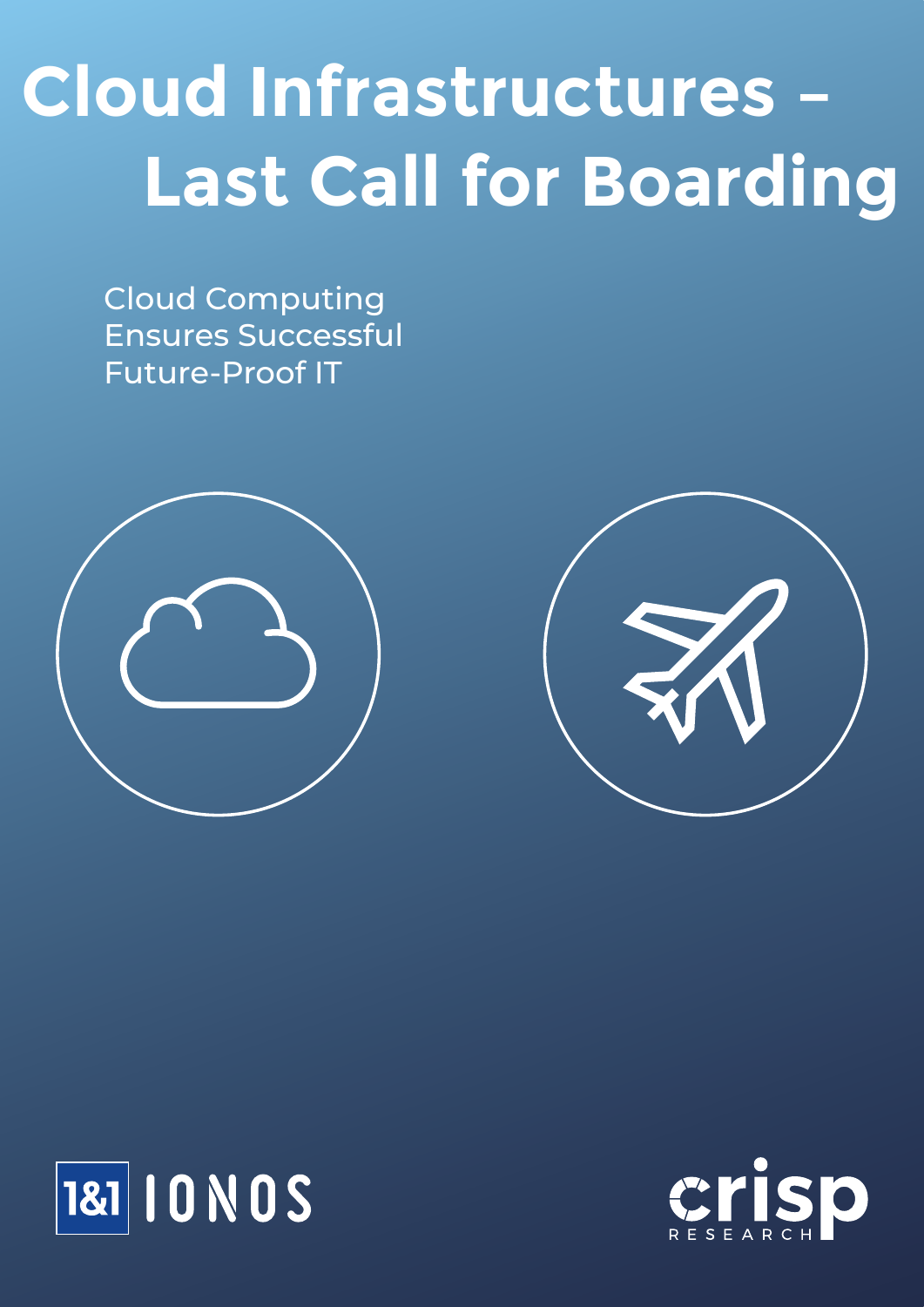### Contents/

| <b>Executive Summary</b> |                                                         |    |
|--------------------------|---------------------------------------------------------|----|
|                          |                                                         |    |
|                          |                                                         |    |
| #01                      | <b>Cloud Computing Status Check</b>                     | 04 |
| #02                      | Migration Path - How to Reach the Cloud                 | 10 |
| #03                      | Choosing a Cloud Provider -<br>Why Do I Need to Decide? | 16 |
| #04                      | Outlook and Recommendation for CIOs                     | 21 |
|                          |                                                         |    |
|                          | About 181 IONOS                                         | つム |

| About 1&1 IONOS                |    |
|--------------------------------|----|
| <b>About Crisp Research</b>    | 25 |
| <b>About the Authors</b>       |    |
| <b>Contact &amp; Copyright</b> |    |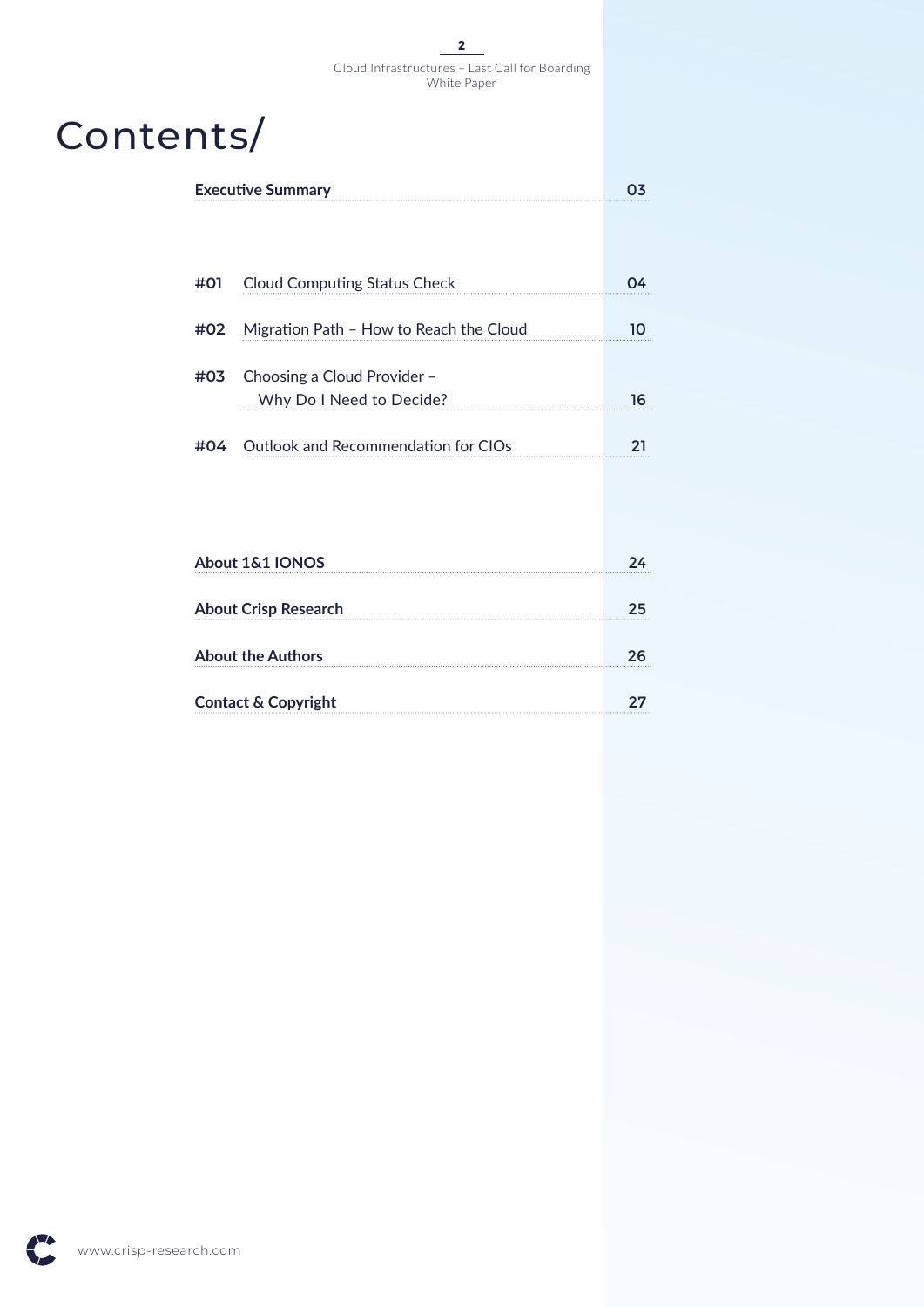### Executive Summary/

- **Cloud barriers are breaking down or changing -** The debate about the public cloud has changed. IaaS providers have evolved significantly, honed their portfolios and adapted to the needs of all kinds of company. Along with prices, security aspects and entry points, the debate is now also focused on the array of technologies and features in a connected multi-cloud world..
- **• The cloud reality means hybrid and multi-cloud –** Integration, connectivity and variability are the new capabilities of a digital infrastructure. Numerous cloud deployments and services are finding their way into companies, enhancing or replacing the existing infrastructures. Orchestrating this diversity and adapting flexibly to new requirements are the essential requirements for corporate IT.
- **• Cloud evolution in-house –** Only a few companies are taking the plunge and switching over to cloud excellence at a stroke. Most companies are embracing the cloud gradually and adapting their architectures to the connected hybrid- and multi-cloud architecture over the course of several milestones.
- **It's the provider, stupid!** There is an increasing focus on choosing a cloud provider. Many companies need not one, but several providers for their architectures. Selection based on criteria relating to complexity, performance, integration and security must be carried out at an early stage, but with due consideration. A partner on an equal footing that is on hand throughout the entire development process is a good choice for many companies.
- **• How to start with cloud computing –** Entering the cloud is possible especially with the basic services of the cloud providers. Less complex yet still high-quality infrastructure-as-a-service offerings are a good way of putting initial workloads onto the cloud. Switching to a cloud-hosting model and using the core features of infrastructure as a service (compute, storage, network) can mean significantly improved flexibility and agility for many workloads.

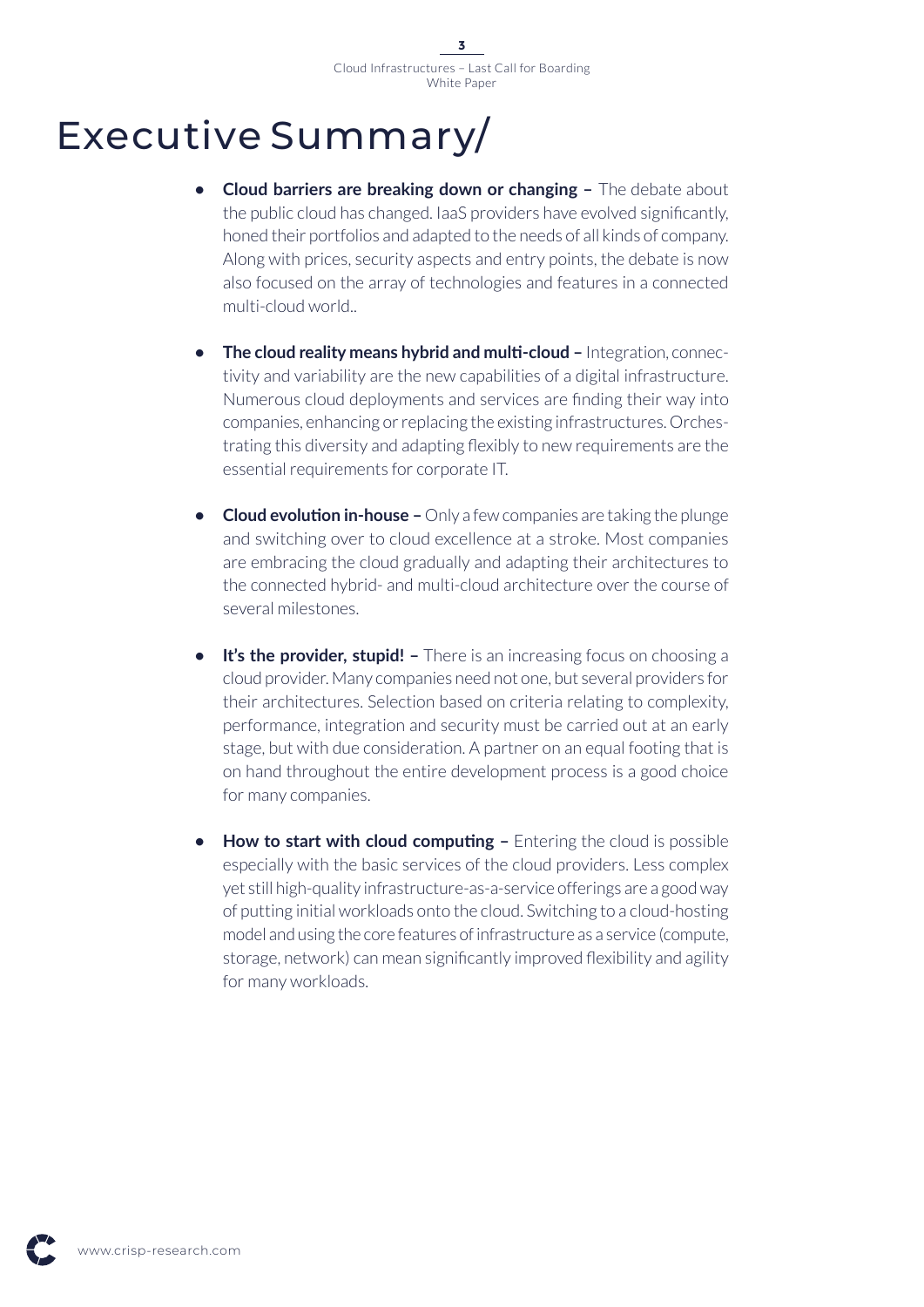# Cloud-Computing Status Check

The Questions That CIOs and Companies Should Really Be Asking Themselves Now

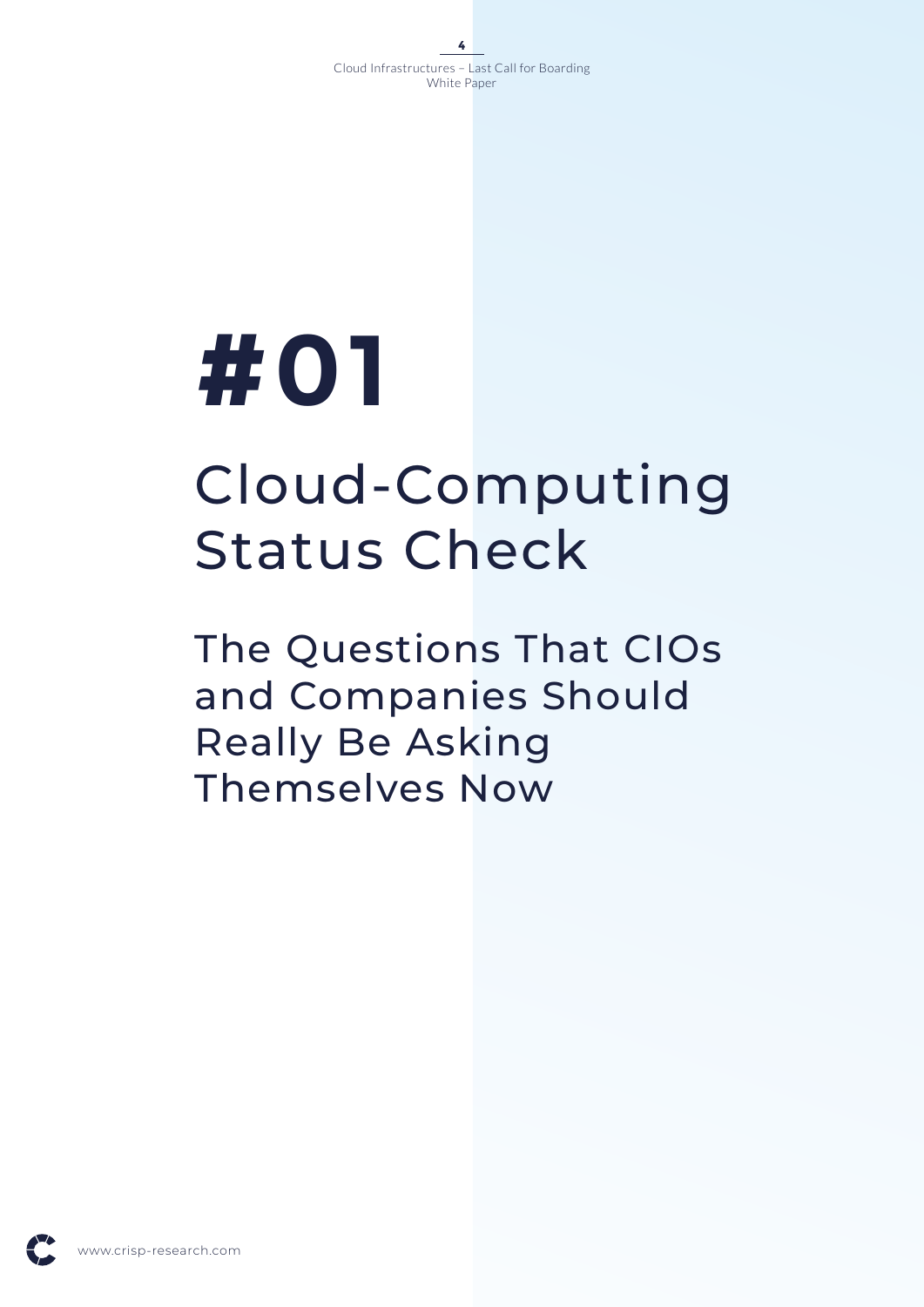Is cloud computing becoming the norm? As part of the digital offensives by many companies, cloud infrastructures are fast becoming a crucial technology driver and success factor for innovative business models and digital products. The growing interest in the Internet of Things and machine learning sent the adoption rate of the cloud soaring at numerous companies. Now, it is a question of "how" rather than "whether" cloud services can be used successfully at German companies.

It is crucial to find the right path to the cloud for the individual company and to incorporate new technological concepts and opportunities into the strategy. What matters most is identifying the optimum architecture and infrastructure concept for the company. Cloud computing has triggered a process that is defined by numerous features and complementary technologies and is bringing the next-generation digital infrastructure into being. This includes edge computing, hybrid and multi-clouds and new IoT stacks. At the same time, in the context of innovation and enhancement, the IT infrastructures must form a sound basis for meeting the strictest security and data-protection requirements.

### *// What phase is your company currently in regarding use of "IaaS/PaaS" (Infrastructure-as-a-Service)??*



**#01**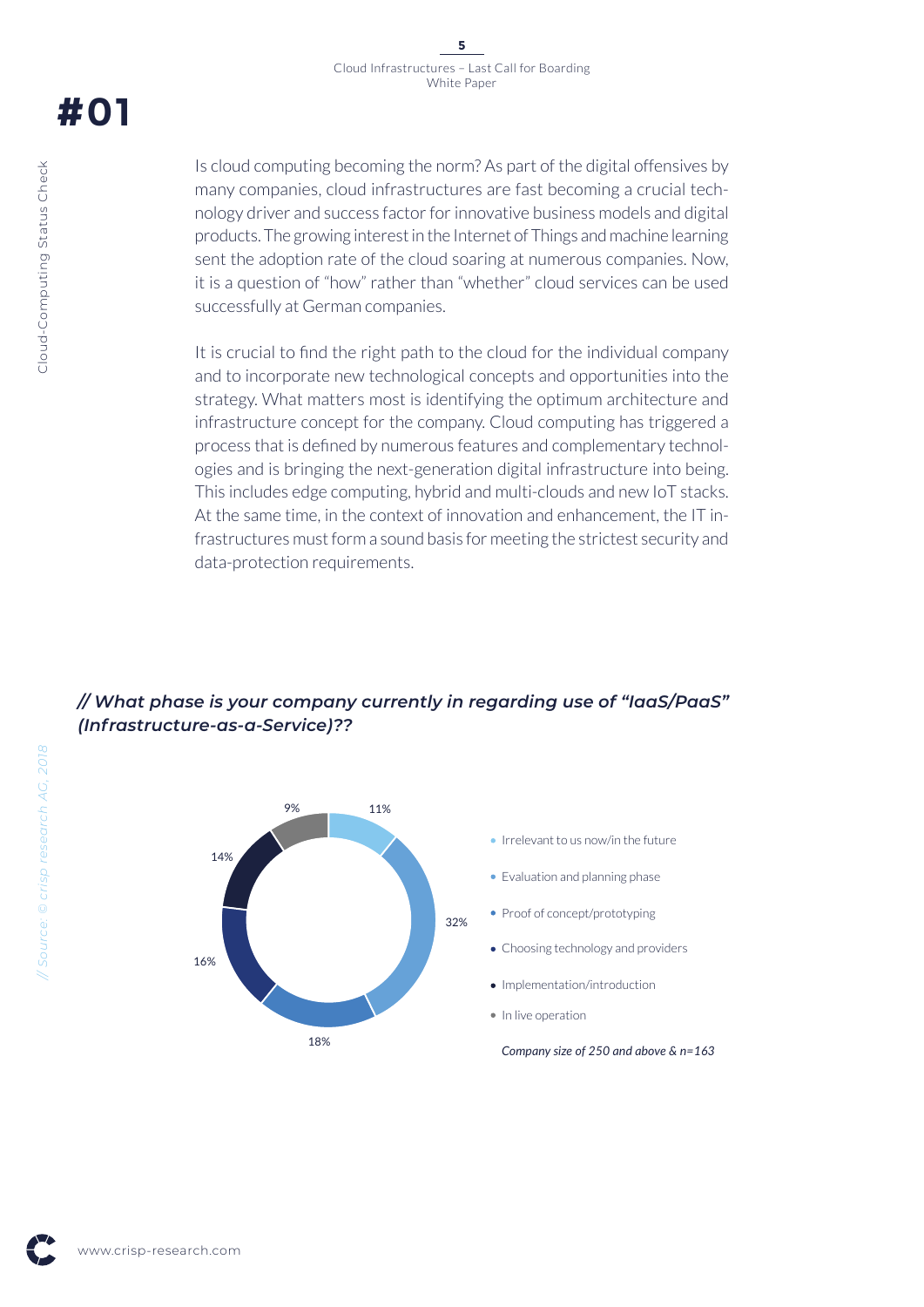This development is already in full swing at German companies. The number of companies taking a serious and long-term look at cloud computing is constantly rising. Cloud computing is already instrumental in the transformation and operation of the IT infrastructure for around 90 percent of companies. A large number of companies (50 percent) are currently still in the evaluation or prototyping phase and looking for the right providers and operating models.

Digitalization is only fully feasible with cloud computing: This view is already entrenched in the minds of decision-makers. With growing use by companies and continuous enhancement by providers, cloud computing has become much more than a sourcing option for processing power and software as a service. Numerous platform services, deployment and integration options plus new features are really driving a dynamic market, thus playing a key role in digitalization.



### *// Public IaaS market volume worldwide*

Evolution of the cloud is also progressing at a rapid pace in terms of numbers. With growth rates of well above 25 percent, spending on public infrastructure as a service is showing a clear upward trend. Companies are increasingly investing in cloud resources in order to ensure flexible, agile application operations for current and new workloads. The large number of digitalization projects and swelling coffers mean that more money is also being invested in IT for the first time. German companies are planning to step up IT investment, thus further boosting the growth of cloud providers.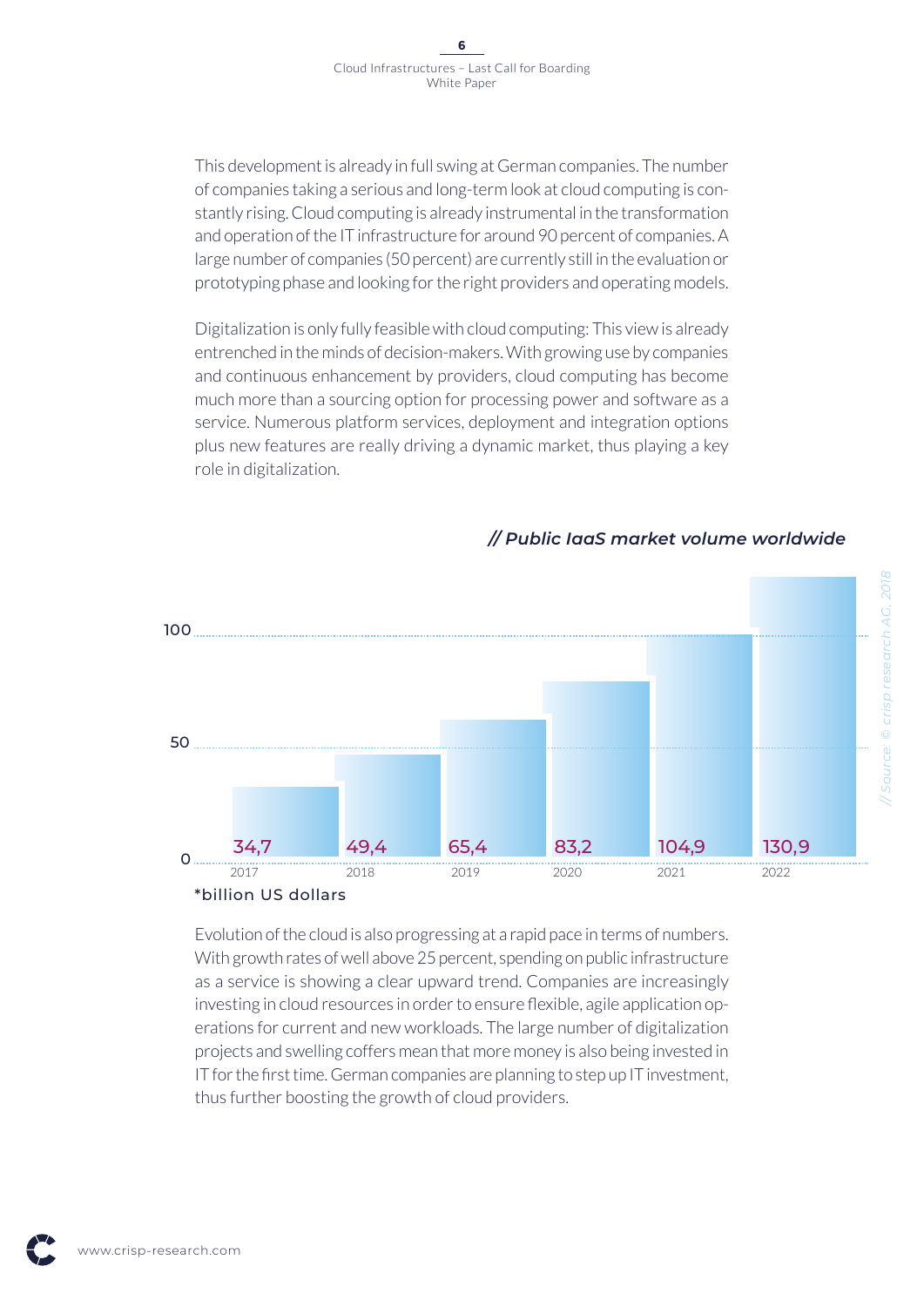Therefore, companies should take the time to adapt their cloud strategy to their corporate strategy in this phase.

#### **HYBRID CLOUD:** A hybrid

cloud integrates a private cloud with the resources of one or more public clouds. In this case, a company operates its own cloud infrastructure and uses the scalability and economies of scale of a public-cloud provider to draw on further resources in the form of processing power, storage space or other services as required or constantly.

When setting up their own digital infrastructure stack for current and future workloads, most companies are mainly only able to align their strategy toward a multi-cloud or a hybrid cloud. However, as many companies still rely on the existing systems in their own data center, e.g. for latency reasons, the path often leads toward a hybrid cloud landscape. A hybrid cloud environment allows companies to combine their existing infrastructures and private cloud environments with the public cloud. Through integration and orchestration solutions, the originally separate infrastructures can form a common operating basis. For instance, business-critical workloads are often operated in a private cloud, and less sensitive applications or modern cloud-native workloads in the public cloud. All infrastructure components and services of the defined IT landscape are then subject to the strictest security standards and protected by joint approaches.

### *// Digital infrastructure stack*



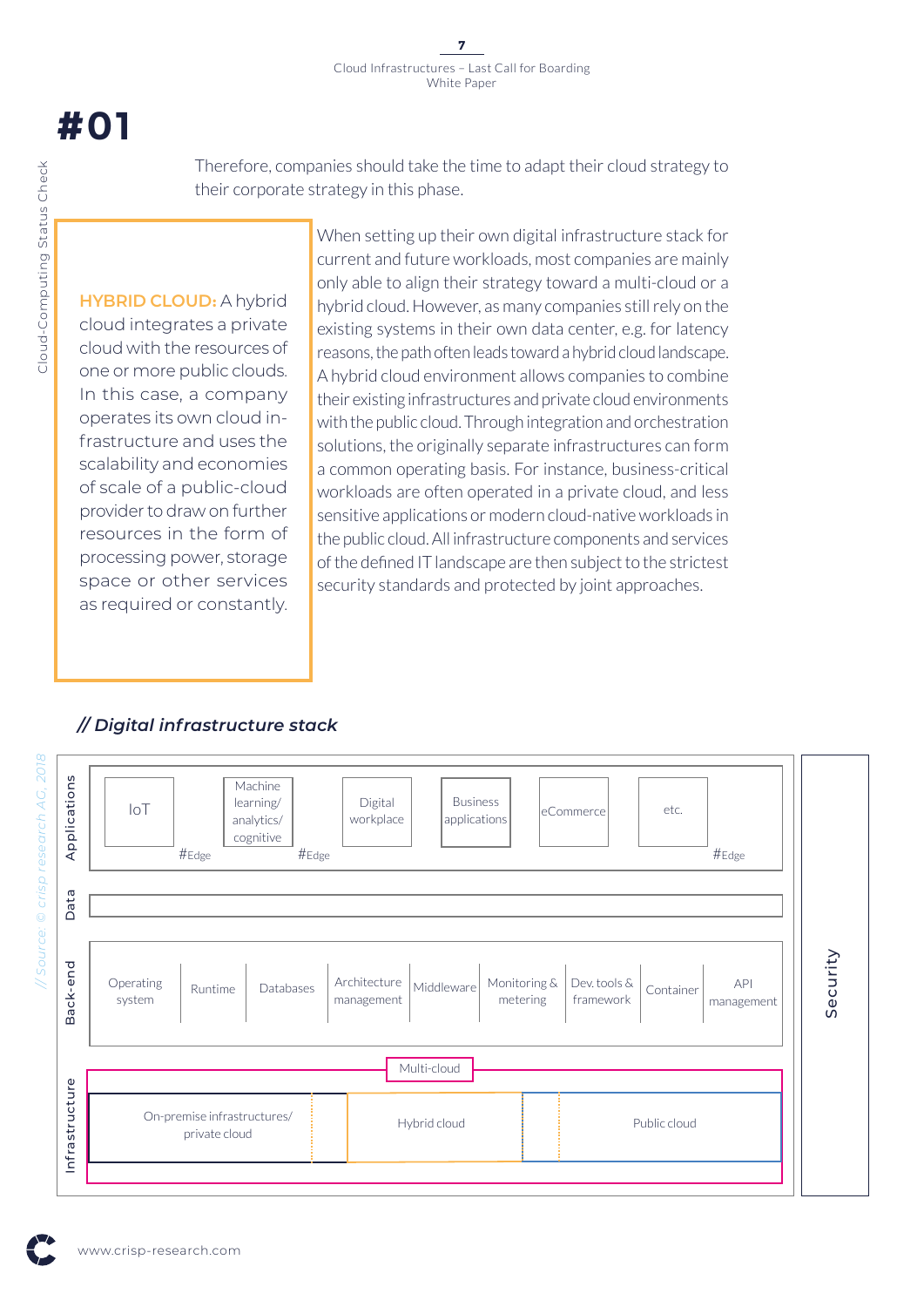Also, it is increasingly necessary to operate applications with CPU-intensive workloads on devices that are closer to the end customer or product; this is known as edge computing. In addition to the back-end infrastructure, computing processes are performed directly on the respective device at the same time here. For instance, edge devices can directly perform calculations or run applications without first having to communicate with the data center or the cloud. This enables considerable advances in terms of latency and reaction times as well as the implementation of new business models. One example here is autonomous driving, where it is necessary to react to the braking process of the vehicle in front directly and as quickly as possible.

Cloud computing providers and managed service providers have invested a huge amount of effort and development time in minimizing the level of skepticism for companies and reducing barriers to entry. Concerns regarding data protection, technical difficulties with migration and the enterprise compatibility of the cloud are gradually subsiding. Success stories, migration tools, project experience

### **MULTI-CLOUD:** A multi-cloud environment comprises an unspecified number of different cloud providers of all kinds of types (IaaS, PaaS, SaaS) and deployment models (public, private, managed). The respective cloud environments do not necessarily have to be fully integrated with each other if this does not deliver any added value. Instead, they can also be operated independently of each other.

and substantial investment in security and certification have been pivotal factors in this rethink.

Yet with so many providers and the ever-growing number of services, making a choice is also becoming increasingly complex and challenging. For instance, the focus is no longer solely on data protection and billing models: Features, functions, interfaces and the integration capability of the offered services in hybrid- and multi-cloud environments are increasingly coming to the fore. In the future, there will no longer be "one cloud". Providers will be selected according to the requirements profile, level of integration and the nature of the workloads and projects. Corporate IT and data center teams are becoming infrastructure brokers, meaning that in the best-case scenario, the specialist departments no longer have to select the suitable platform themselves.

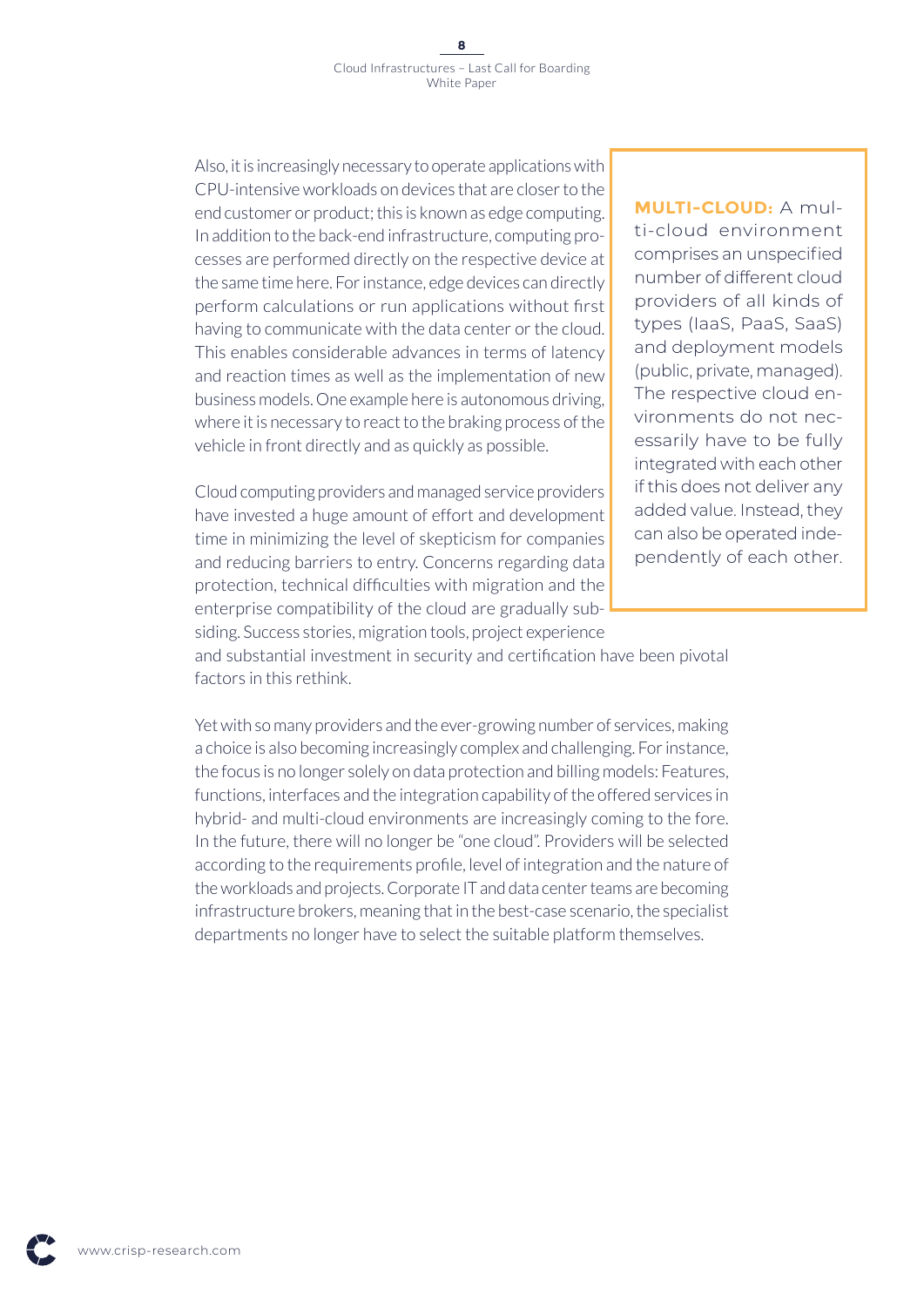For this reason, the current key questions of decision-makers regarding the cloud are mainly:

- Where is my company in terms of cloud readiness?
- What requirements of the specialist departments will the IT infrastructure have to meet in the future?
- What is the level of migration expense and income from applications in the existing infrastructure?
- By when will I have to provide a connected digital infrastructure?
- What services and features do I need on the platform?
- What are the current and future interfaces and dependencies between the infrastructures?
- What KPIs determine the choice of cloud provider?
- What cloud providers provide the best support for my strategy?

**Providers of cloud platforms and managed services have done a great deal to reduce concerns regarding data protection, technology and migration paths of the public cloud. This underlines companies' ambitions to create their cloud success stories with the right partners.**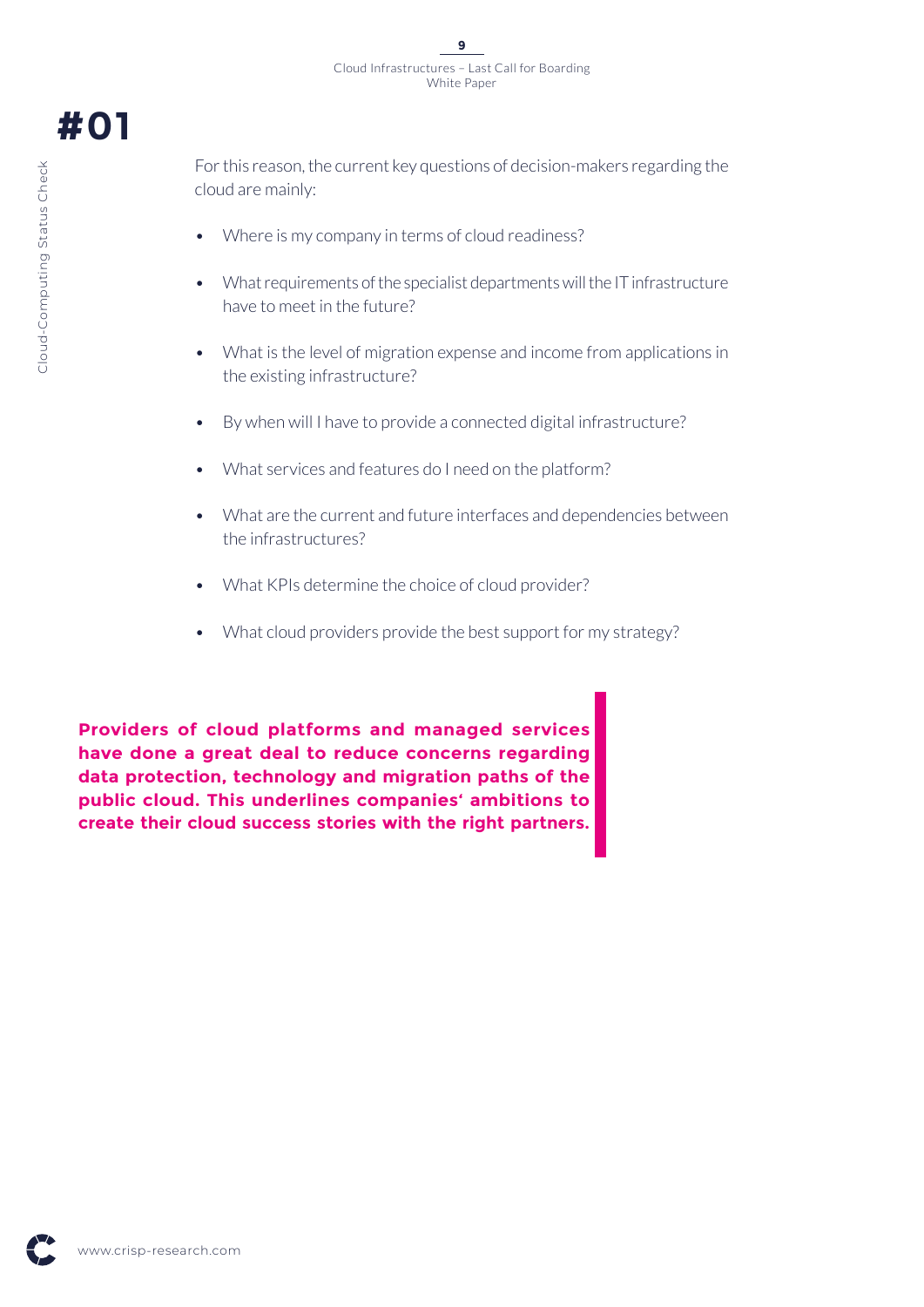# **#02** Migration Path

### How to Reach the Cloud

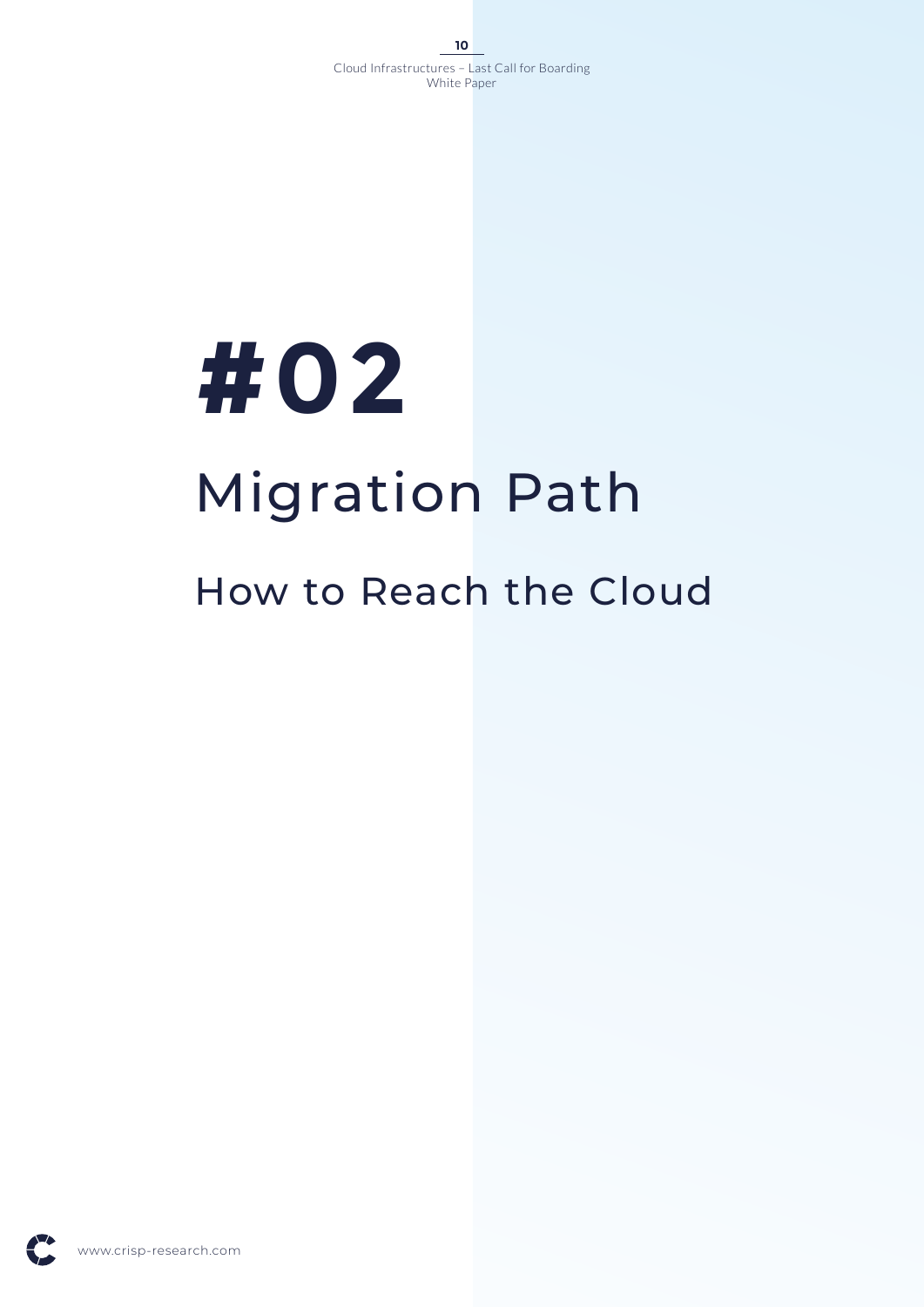The path to the cloud is lined with all kinds of details and influencing factors that make a largely individual strategy essential for every company. The nature of the existing infrastructures, the workloads to be handled and the range of apps significantly shape the path toward the new infrastructure generation and also have a major influence on the choice of technology.

Depending on workload and area of use, highly diverse models are now feasible for infrastructure and application operation. Ultimately, it is about creating the optimum operating basis for the respective area of use. Infrastructure administration and maintenance requirements, performance and economic factors play a key role here. However, the responsibility of the customer and provider along the technology stack is what mainly sets the various deployments apart. Whereas all infrastructure components come under the company's responsibility and control in conventional data-center operation, the numerous cloud models, be they IaaS, container, PaaS, serverless or SaaS, require ever fewer responsibilities on the part of the customer and transfer them to the provider. Along with infrastructure as a service, where only the computing resources, i.e. compute, storage and network, are provided, the other models increasingly have more standard components that allow fast implementation and usability at the expense of customer control.

### *// Cloud deployment and responsibility models*



• Management by the customer • Management by the provider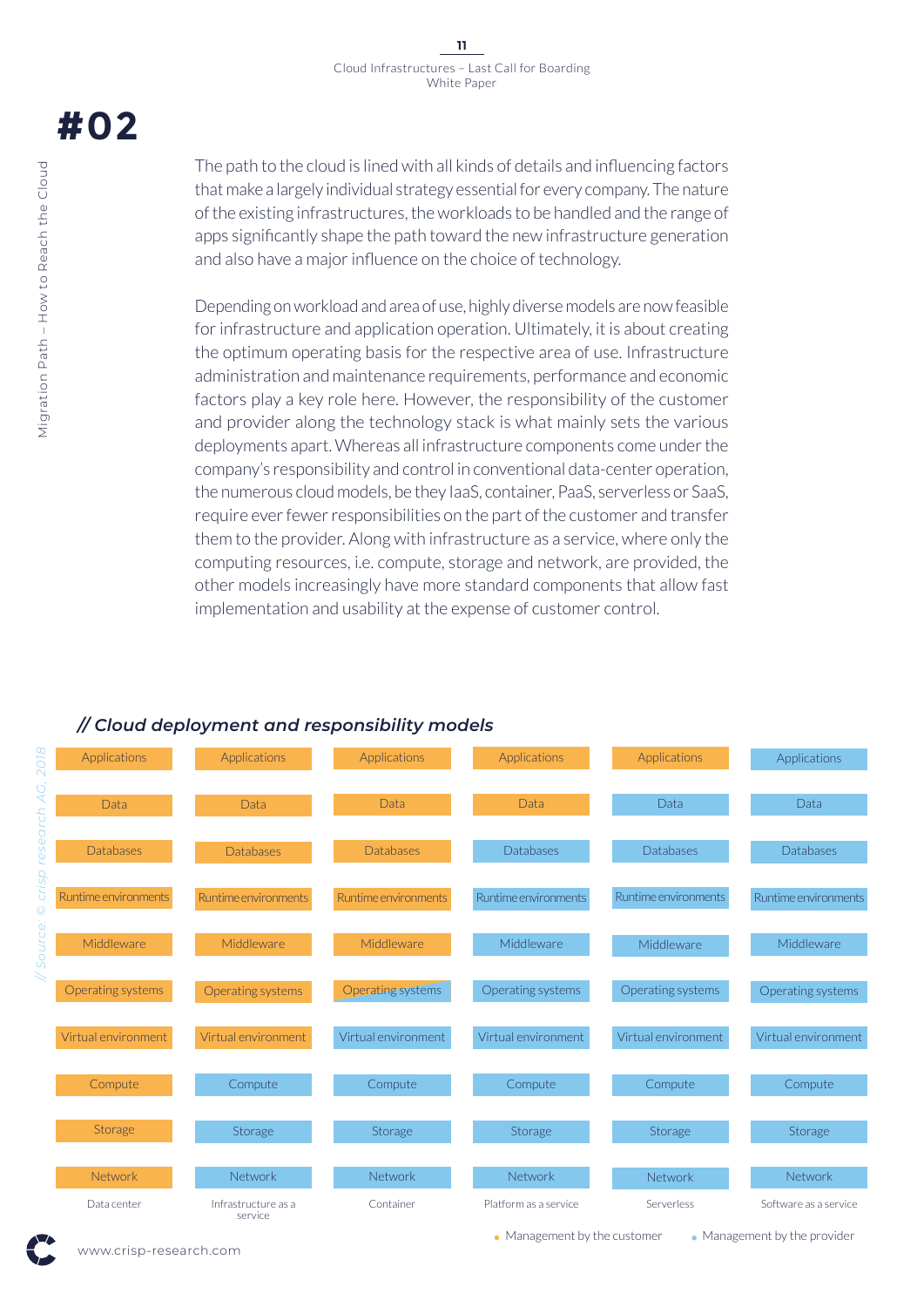In practice, these individual deployment variants are combined out of necessity. This is simply because the companies rely on traditional infrastructure resources so that they can ensure application operation, partly for technical reasons but increasingly for cost reasons, too. By contrast, other workloads and projects are predestined for use in a cloud model. As an entry scenario, some can be migrated 1:1 from the in-house infrastructure clusters in a private-cloud or cloud-hosting model to public IaaS resources. Wholly new applications are often implemented directly on one of the numerous cloud variants as cloud-native services. The rising number of cloud-native applications is particularly driving up the popularity of container-based services on the basis of Kubernetes, Mesosphere and their ilk, as well as platformas-a-service and serverless offerings.

However, all companies also have to go through a very similar transformation process. They reach similar milestones here that determine their IT infrastructure. Over time, the level of integration is changing considerably here, with the result that as many components as possible can ultimately be integrated.

- **• On-premise/private cloud paradigm:** Companies rely heavily on their own infrastructures in the data center. Control and responsibility are in the hands of the IT and Infrastructure departments, which can increasingly also operate internal private clouds in the in-house data centers, enabling benefits in terms of infrastructure capacity utilization and performance.
- **•** SaaS & cloud hosting paradigm: Many applications in the on-premise sector can be migrated to new cloud environments via the lift & shift method. The nature of the workloads is unchanged here; only the operating basis is new. Instead of the current on-premise software solutions, companies are also increasingly using SaaS models. For example, product updates for office, collaboration, CRM or ERP applications can be obtained direct from the provider's data center in this way.
- **• IaaS paradigm:** Along with the current infrastructures and deployment models, companies are also starting to set up their own cloud-native workloads on infrastructure-as-a-service platforms, and are increasingly using IaaS as an operating basis. Consequently, cloud-management tools can also be used to overcome the complexities of shared responsibility. In the transition to the first IaaS resources for the company, special service providers, the managed public-cloud providers, are increasingly coming on board as experts and managers. .
- **• Hybrid Cloud paradigm:** The transition to the hybrid-cloud paradigm constitutes a real quantum leap in terms of the level of connectivity and integration. Connection of applications and workloads that run on different infrastructures and deployments and therefore have a "hybrid" operating basis are particularly popular at present, especially among companies.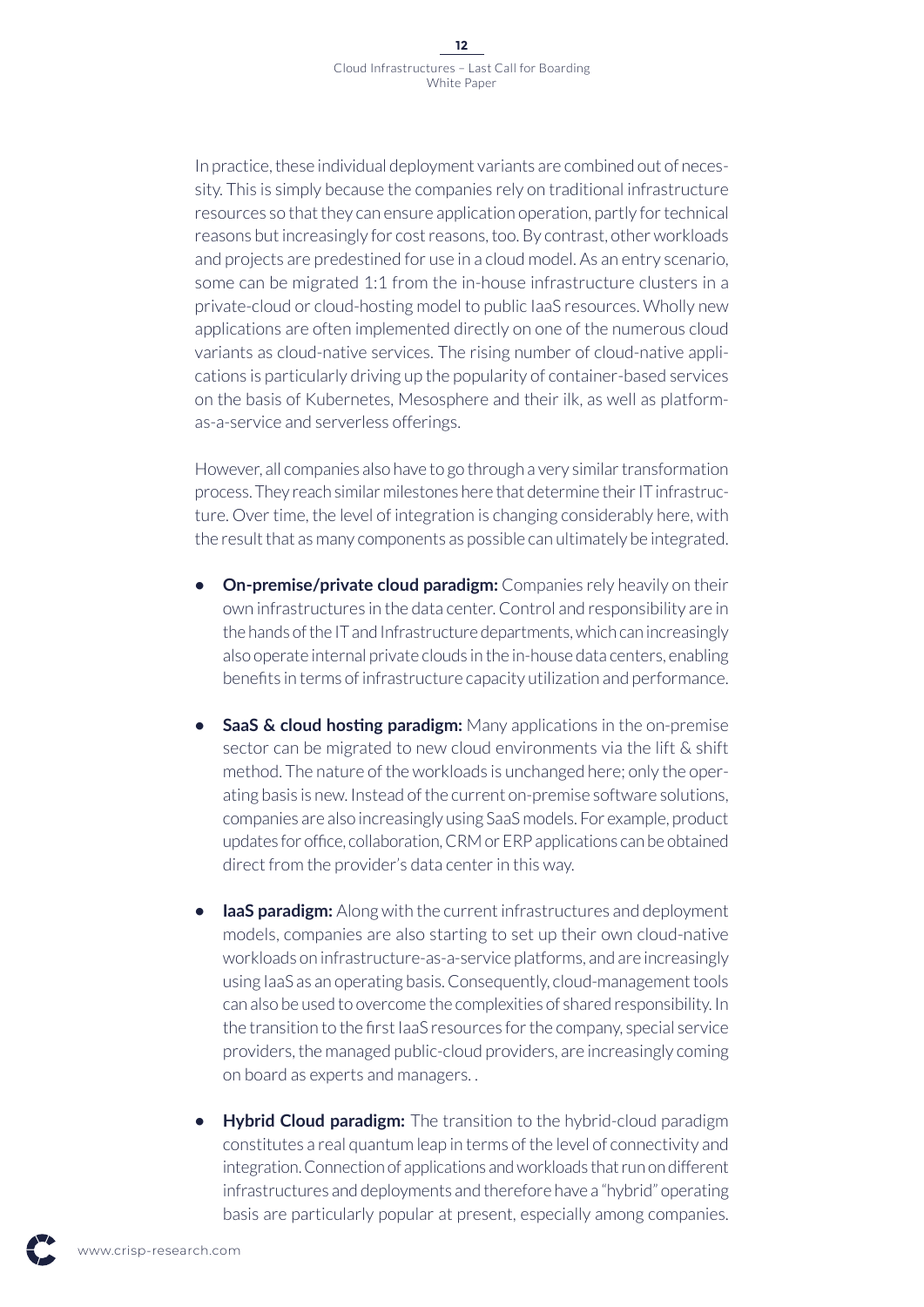As a result, workloads can be operated selectively in the public-cloud model, while the conventional infrastructures for existing applications are provided alongside them. By means of an extensive API and integration strategy, the components and applications interact with each other so that their functionality and areas of use can be significantly expanded.

**• Multi-cloud paradigm:** The traditional infrastructure resources are gradually giving way to cloud infrastructures. The company has a host of deployment variants and a wide range of providers. Various cloud infrastructures are operated in parallel and are only integrated as required. The main ingredient for success is correct orchestration of the various services and maximum flexibility of the microservices architecture. Agile development concepts such as DevOps or SRE allow fast and flexible development of new applications on the cloud infrastructure, as well as adjustment of existing ones.

### *// Cloud migration paths over time*

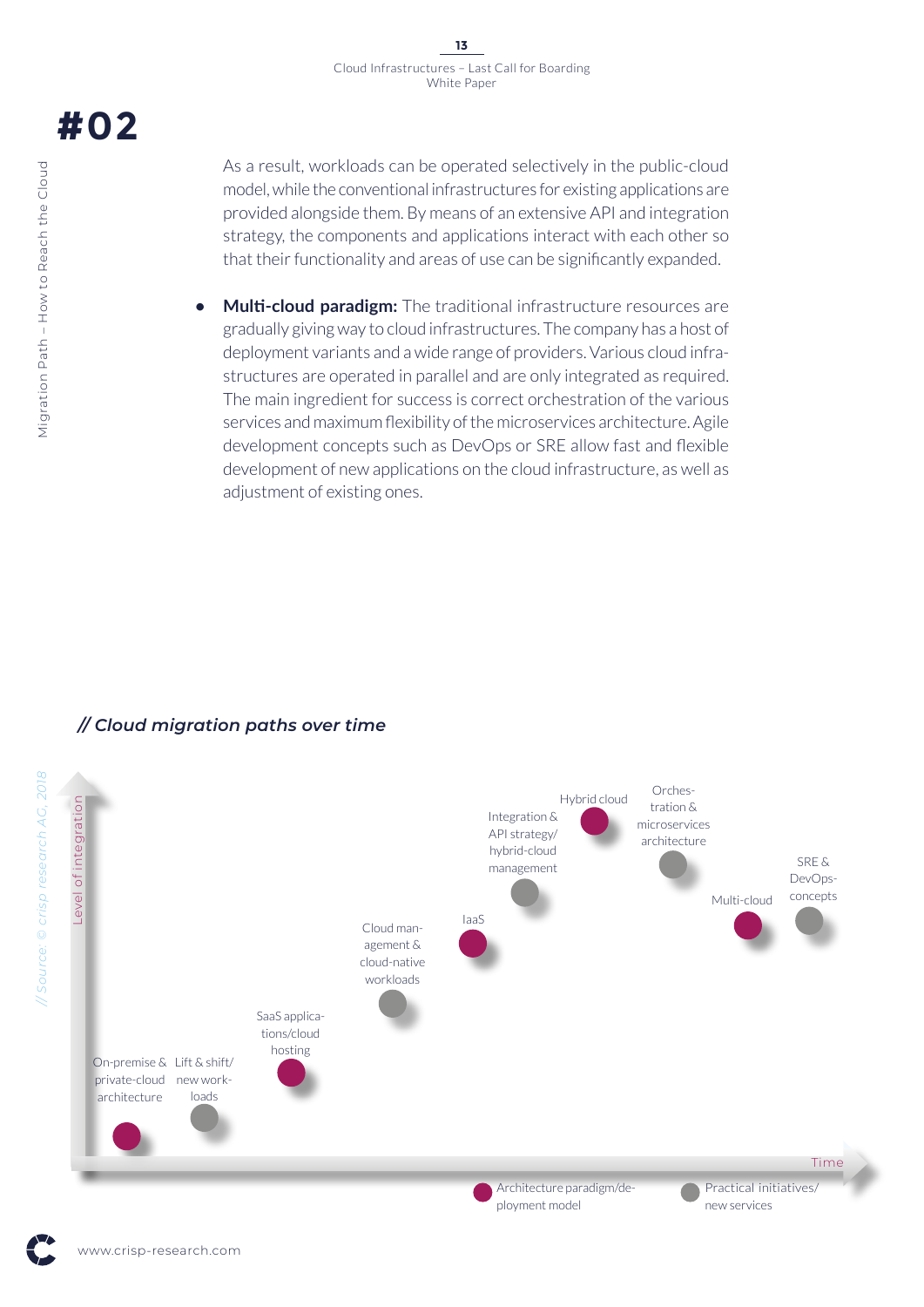Therefore, the existing deployment mix is a double-edged sword for companies. The wide variety of potential uses generates great expectations that can only rarely be met on an ad-hoc basis. The question of which applications are feasible for cloud operation is often harder to answer than some might think. Many applications clearly indicate whether or not they are suitable for cloud operation on account of their business criticality, their load behavior, their performance requirements and their structure (monolith vs. microservices concept). However, in practice, it is also always necessary to consider on a case-by-case basis whether there are dependencies on other applications and whether migration or replacement of an application with a cloud or SaaS service creates new problems and tasks in the stack that need to be solved.

**The infrastructures of the future increasingly involve the cloud. In the future, applications will be set up and operated directly in the cloud. Growing numbers of traditional infrastructures are being replaced by cloud infrastructures and connected with each other in order to ensure optimum IT operation.**

Yet there are numerous positive examples of highly critical

and highly integrated applications running on public-cloud infrastructures. For instance, there are numerous industry clouds that need a ramified logic and a high level of integration for the respective IoT process. More and more frequently, these clouds are run on cloud infrastructures in order to ensure the performance and scalability required by these agile workloads. Many of these industry clouds, such as Siemens Mindsphere, are provided to users as a platform as a service, meaning that the infrastructure is provided by a public cloud and the enablement services by an industrial company.

Here, the companies can also use the cloud's synergy and performance potential in other areas. Based on the nature of the respective application, the aim is to build up a clear decision-making model according to which applications can be identified as "cloud-ready" or not.

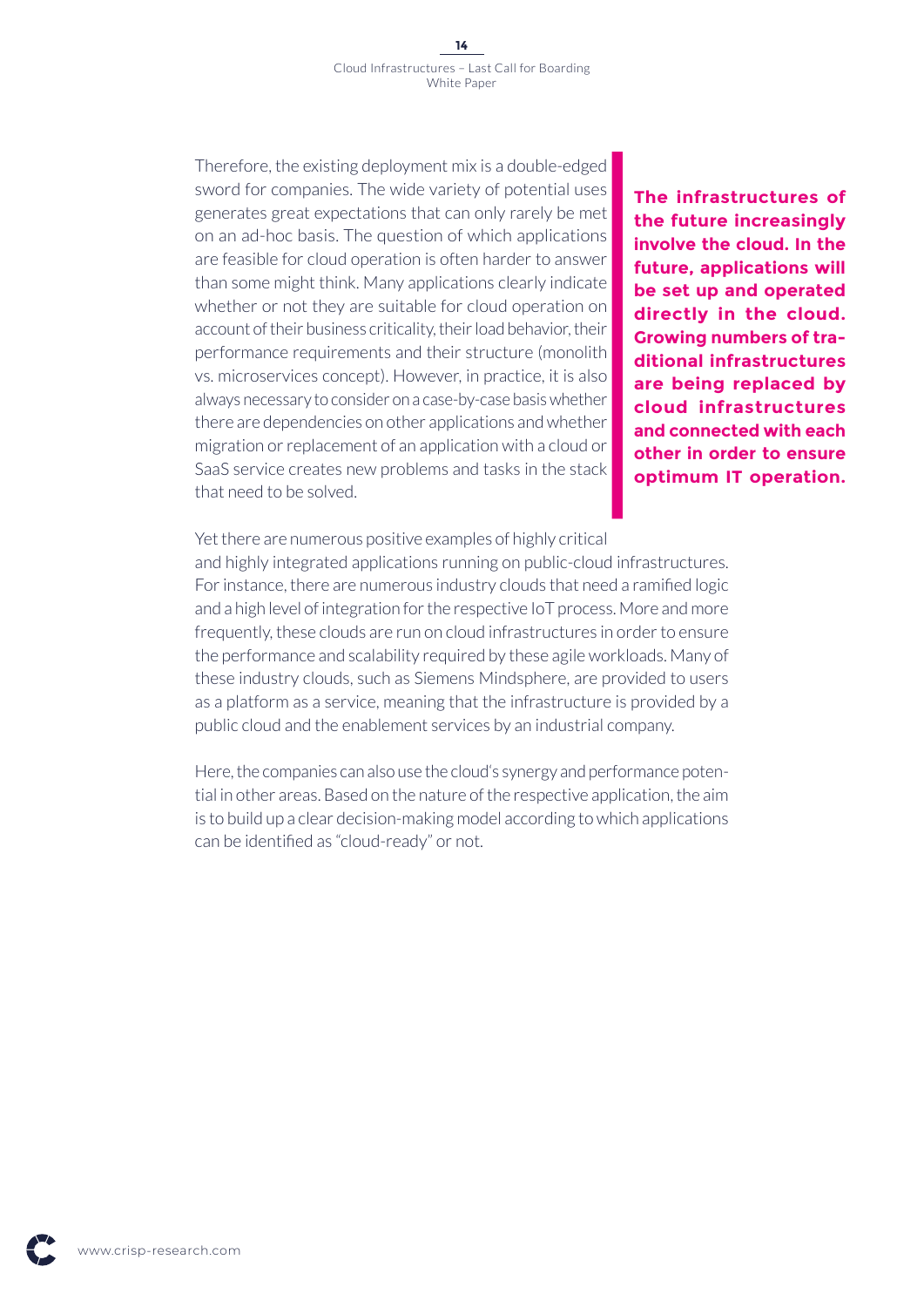Key factors for operation on a cloud infrastructure at a glance:

- Variable load behavior
- Performance requirements
- Data criticality/regulation
- Microservices architecture
- Deployment/change requirements
- Temporary workloads
- **Existing integrations**
- APIs & interfaces

The transformation of the next-generation infrastructure toward a hybrid cloud or multi-cloud is therefore a gradual process. Companies typically go through various levels of maturity and can therefore take successive steps toward cloud operation. Only a small minority use the fast lane and can proceed from the conventional on-premise world to hybrid- and multi-cloud operation to a great extent. Here, the existing corporate IT largely determines the direction the company can embark on in the long term.

Ultimately, successful implementation also requires a little patience. The available resources within corporate IT and the service provider must slowly converge. Training sessions as well as initial tests and academy measures are excellent ways of acquiring cloud skills within IT. Genuine cloud operation can be handled successfully in conjunction with the tools of the trade, namely cloud-management and orchestration solutions as well as the latest innovations from the field of containers, etc.

Looking for a technology provider that accompanies the entire process could be another key factor for companies that have to start out on this path for the first time. Hosting models are also worth considering as a path to the cloud for many existing workloads. Likewise, a provider with its own network can ensure that the interaction of on-premise and private-cloud solutions with the decentralized public-cloud resources runs as smoothly as possible in hybrid-cloud operation .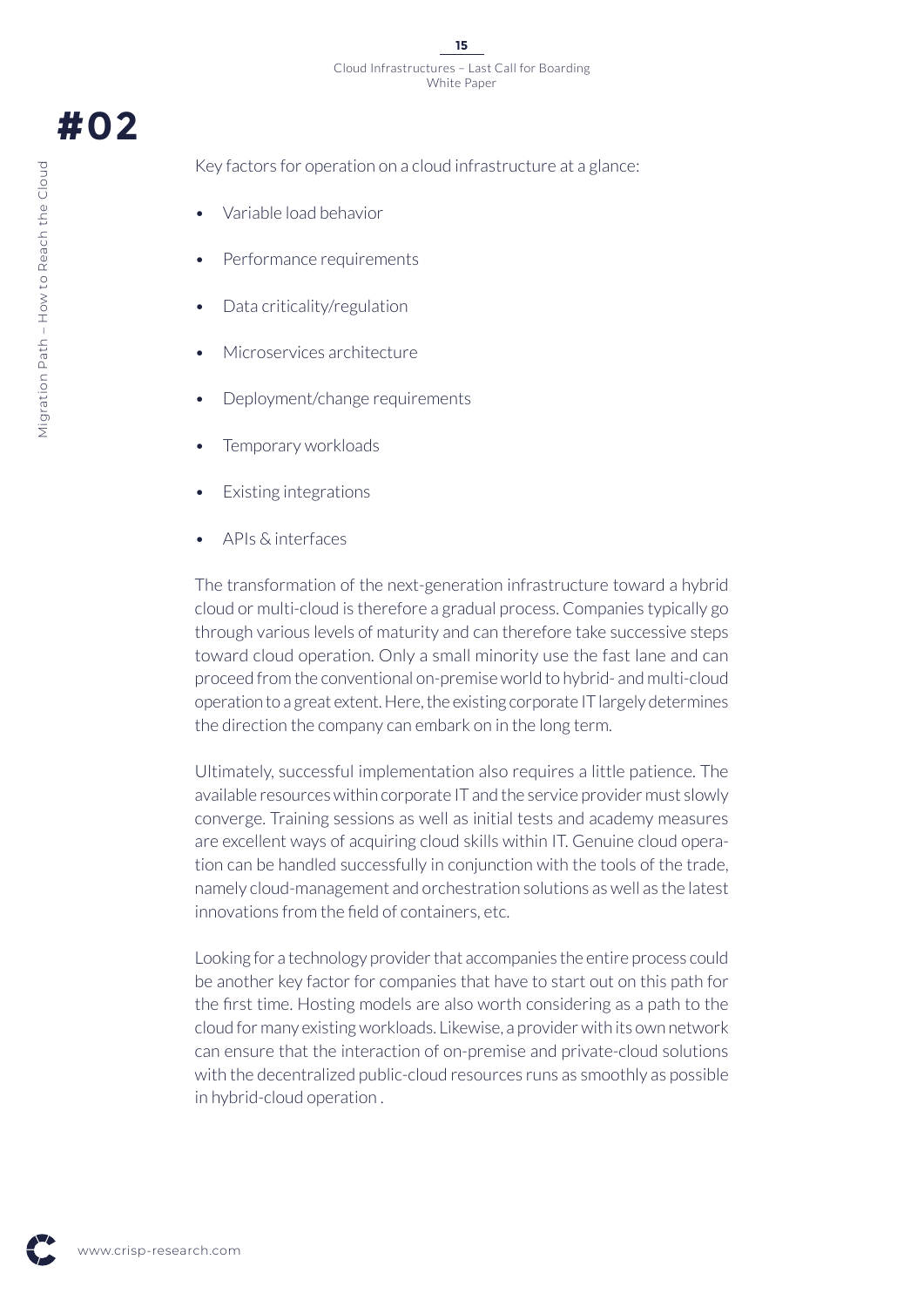# Choosing a Cloud Provider

### Why Do I Need to Decide?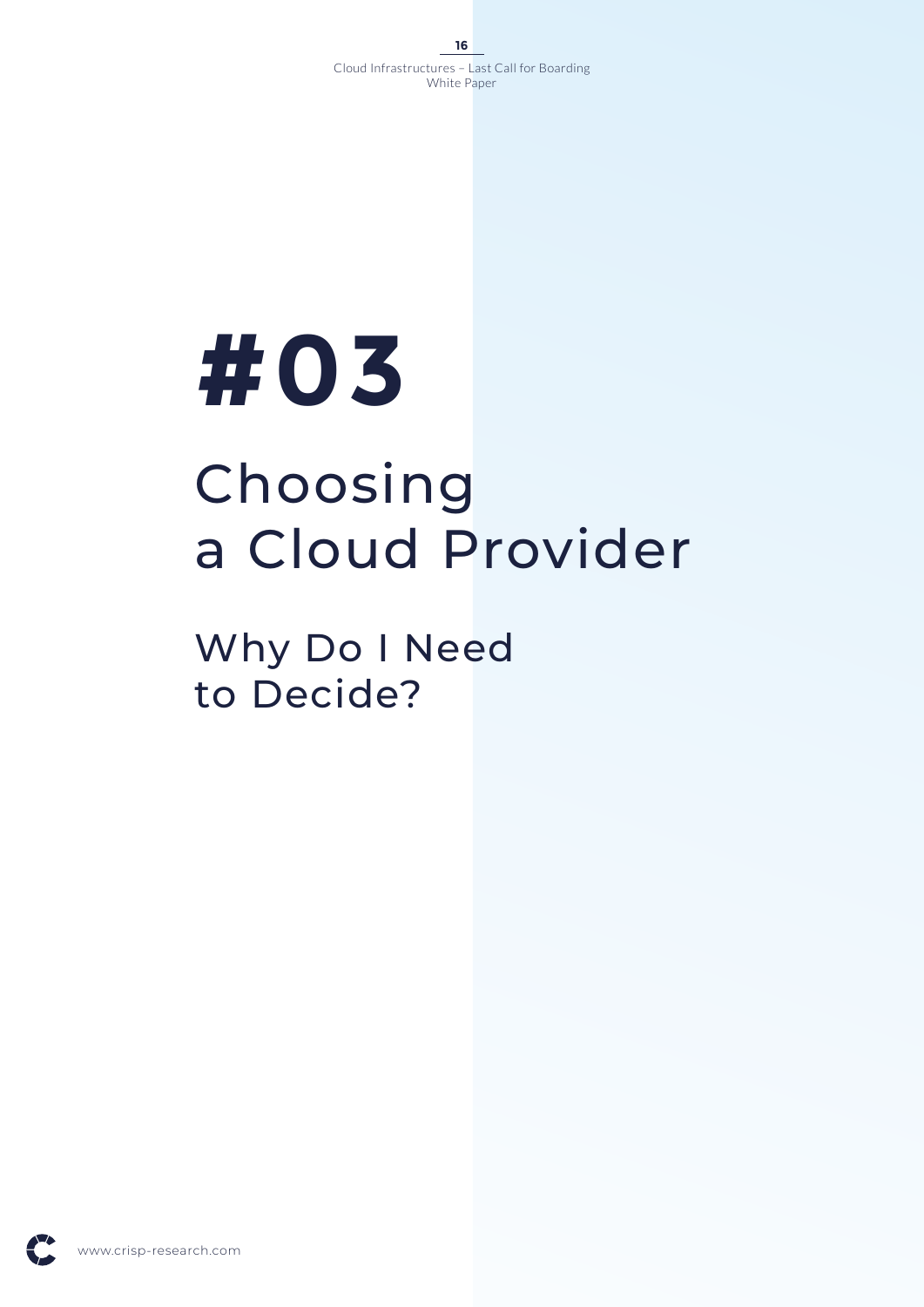In the future, the next-generation infrastructure will be characterized by a technology and deployment mix. Against this background, companies should be aware that setting up multifaceted IT is inescapable when it comes to meeting the current and future requirements of the digital transformation. The cloud providers come into play here.

But finding a cloud provider that offers straightforward, flexible infrastructure resources with a clear billing model is not particularly easy these days. Along with compute, storage and network services, cloud providers can also offer various deployment models, platform services and managed services. These give companies greater freedom and options for optimum operation of their applications. A good mix of cloud providers and services will be essential to future IT infrastructures. At the very least, companies should have evaluated initial providers when taking their first steps toward the cloud, even if they are joined by further cloud providers in the multi-cloud age.

### *// Development of the public-cloud market from the 2000s into the future*

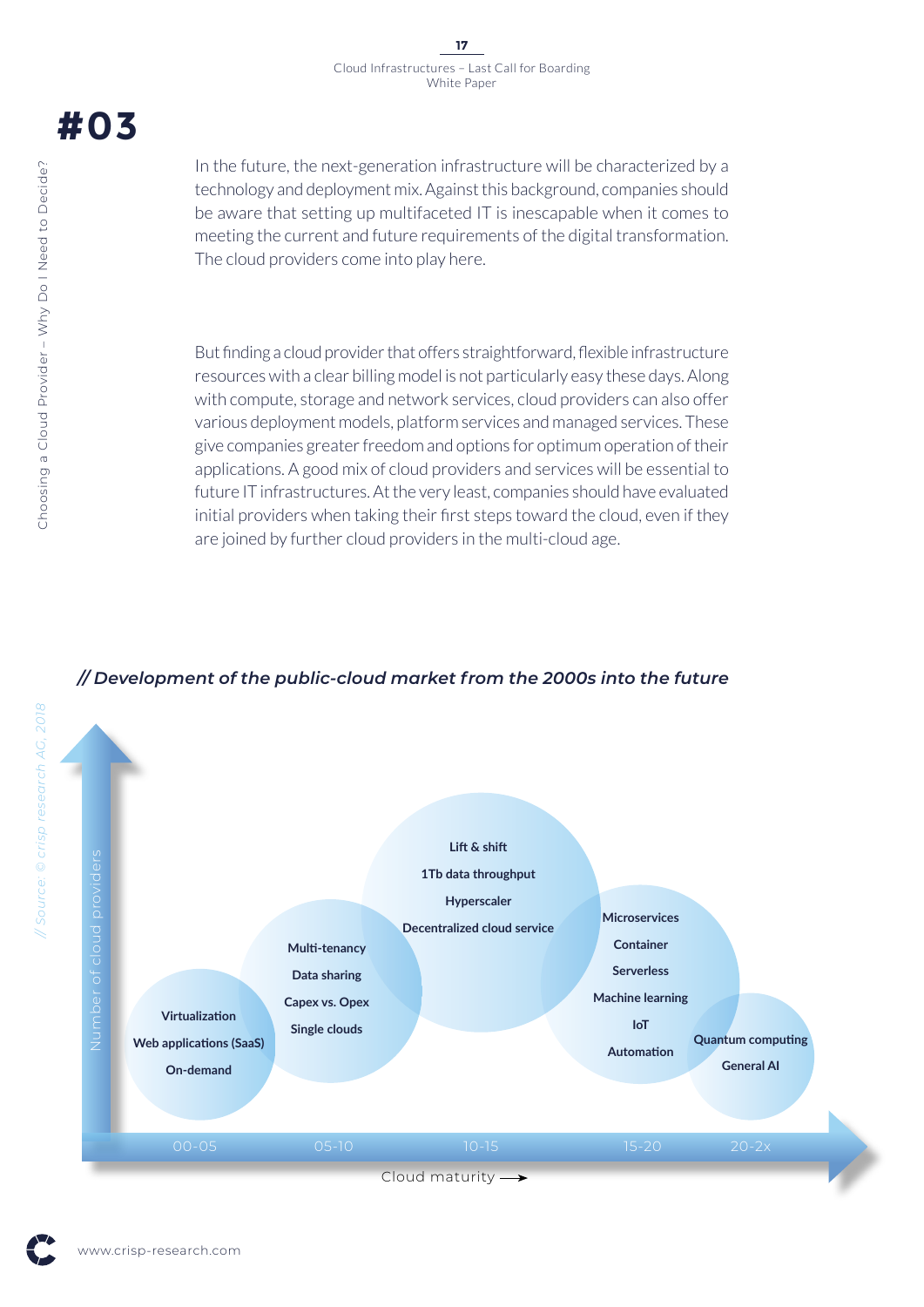From a historical perspective, the business of cloud providers has been in existence and growing since around the early 2000s. The crucial advantage of the infrastructures back then was virtualization. In addition, the "pay as you go" on-demand billing model made cloud services increasingly attractive. Initially, the market was geared toward shifting from capex to opex, with companies relying on cost-efficient cloud-based services and no longer necessarily sticking with on-premise infrastructures. As the cloud grew in popularity, numerous providers also rushed onto the market. Competitive pressure became more intense, and was initially increasingly resolved by infrastructure prices and performance. Many providers could not cope with this pressure, and left the market again.

These days, in addition to the price/performance ratio, several other requirements need to be considered when choosing a provider. With many different usage scenarios of the cloud, especially in the field of the Internet of Things and machine learning at present, companies need numerous features and tools in order to operate corresponding applications. This is also bringing start-ups and providers onto the market that aim to occupy a niche between the extensive portfolios of the large and particularly prominent cloud players. Consequently, along with the cloud giants such as Amazon Web Services, Microsoft and Google, regional providers such as 1&1 IONOS should be on companies' shortlists these days.

#### **Core evaluation and decision-making factors in choosing a provider**

Although the number of providers of public-cloud infrastructures has fallen rather than risen in recent months, making the right choice of provider is not always easy. Most companies immediately think of the big names that can cover most requirements fairly comfortably, partly because of their wide range of services and high development rate.

However, in the future, companies will need more than one infrastructure provider to actually meet all the requirements of different workloads and provide agile, flexible IT. This means that the workloads to be handled will also be a key determinant in the choice of infrastructure. If the public cloud has been chosen, a company often needs individualized KPIs and priorities so that it can make the right decisions.

A relatively clear distinction can be made between current and new "cloud-native" workloads. Whereas current workloads are usually hosted in the lift & shift method in a very similar way to conventional operation on a public cloud, the cloud-native workloads are mostly trimmed to the specifics of the public cloud.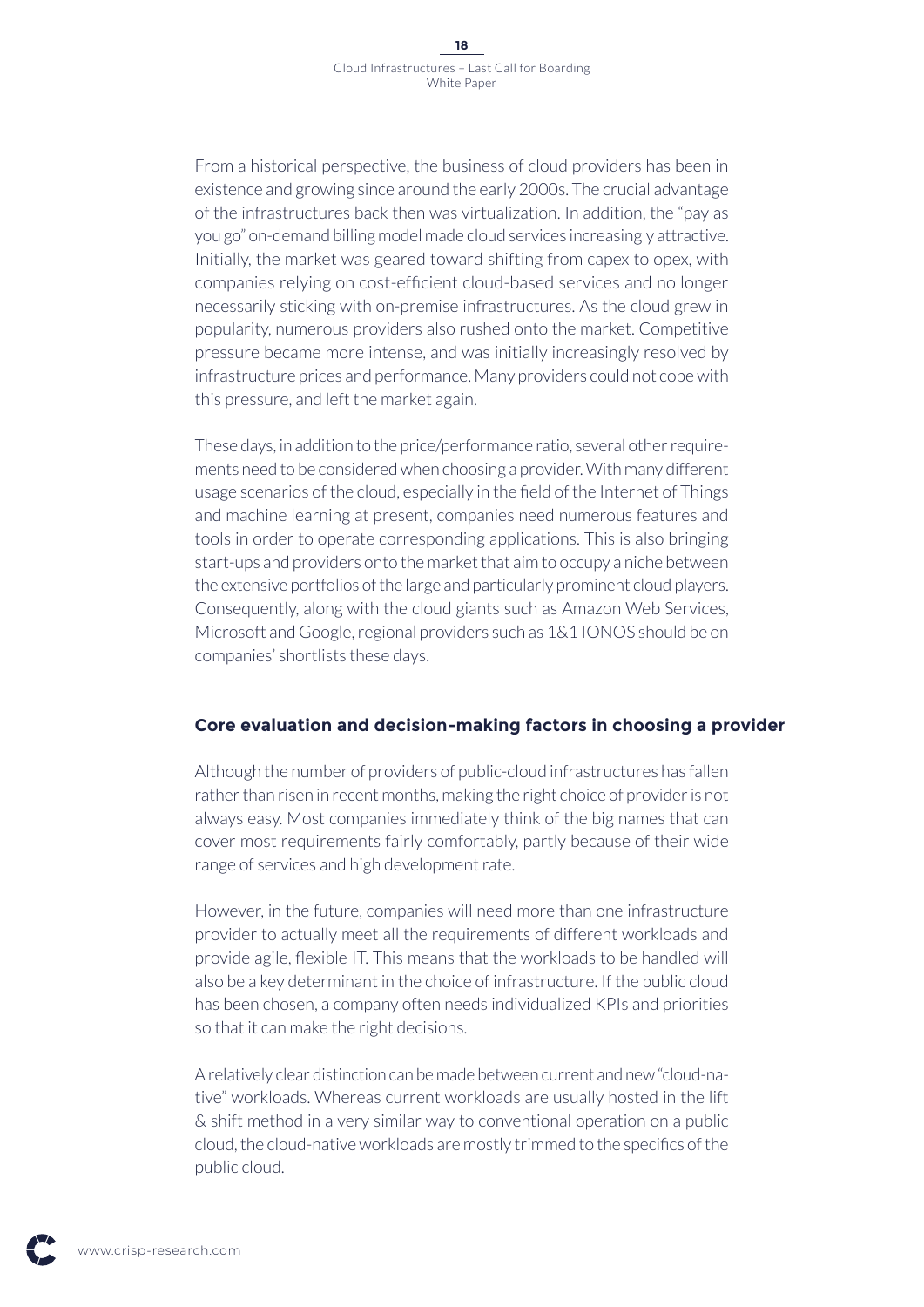Despite the distinction between these two workload categories, there are central KPIs that should be a high priority for both of them. The primary one is the price/performance factor of the provider. It is advisable for companies to take a close look at the whole market here. Various tests and reports have shown that the major providers are often neither the most affordable nor the best-performing. Rather, the cloud majors charge fees for numerous services that are needed in order to attain high cloud performance. In some cases, other providers that offer IaaS services without larger microservices, e.g. as a bare-metal cloud, achieve much better performance and latency levels at lower prices.

Other generally important KPIs include stability and high availability of the platform as well as global scalability, which depends on the location dependency of the application. Likewise, APIs and interfaces are among the high general requirements that apply almost equally to lift & shift and cloud-native scenarios.

|                                    | Current workloads/lift &<br>shift | Cloud-native<br>workloads |
|------------------------------------|-----------------------------------|---------------------------|
| APIs/interfaces                    |                                   |                           |
| Connectivity                       |                                   |                           |
| Container/developer services       |                                   |                           |
| Data-protection level & compliance |                                   |                           |
| Global scalability                 |                                   |                           |
| Open-source                        |                                   |                           |
| PaaS                               |                                   |                           |
| Platform services                  |                                   |                           |
| Price/performance ratio            |                                   |                           |
| Self service                       |                                   |                           |
| Serverless computing               |                                   |                           |
| Support/regional contact           |                                   |                           |
| Availability/stability             |                                   |                           |

1 very low | 5 very high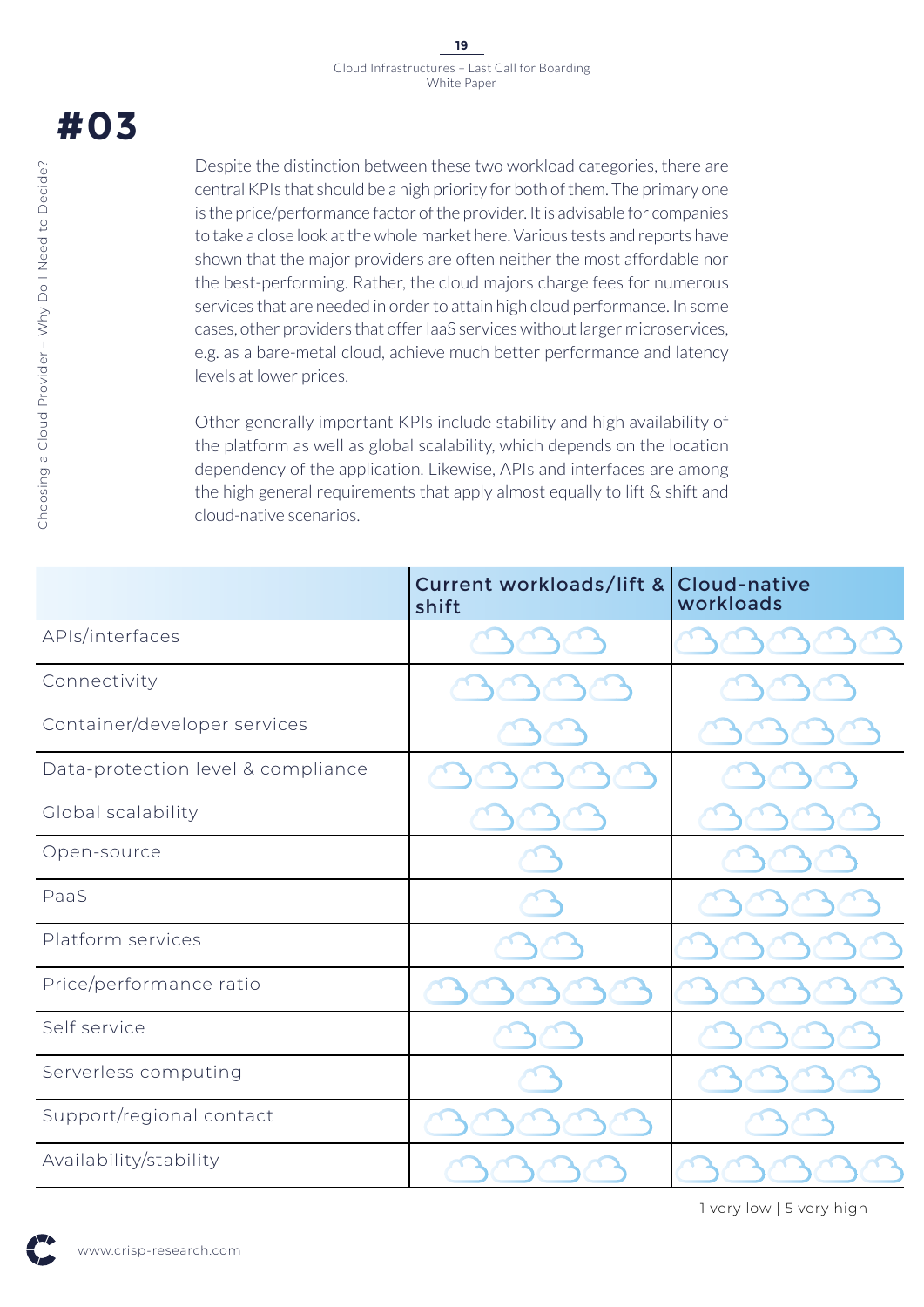Lift & shift workloads are chiefly characterized by extremely strict requirements in terms of data protection and compliance. Particularly workloads that map core applications of corporate processes process a huge amount of relevant data, and are therefore subject to particular restrictions. Connectivity, particularly with regard to hybrid cloud operation with multiple connected infrastructures in different locations, plays an even more central role here.

These lift & shift workloads are also usually highly specific and individual to the company or the respective department. Therefore, regional contacts and personal support of the infrastructure platform should be important here.

By contrast, when choosing the right infrastructure for cloud-native workloads, companies should focus more sharply on the available microservices and platform services. As cloud-native workloads usually have higher requirements in terms of user experience, performance and agility, these are hugely important here. Furthermore, there is also the opportunity to operate these workloads on the basis of serverless computing with a large standard stack and container services. As many cloud architects and developer teams are still the app owners here, the requirements also include a higher level of self service.

**The more important and individual the applications operated on a public cloud become, the greater the need for a cloud provider on an equal footing that understands the individual requirements and provides support along every step of the development path.**

All in all, therefore, the teams responsible in the company play a key role in determining the infrastructure decision. Developer teams and cloud architects often tend to focus more on the cloud-relevant requirements. Agility, variability and configuration options of the services for an ideally coordinated outcome are what matter here. Traditional IT teams with an ITIL background are very process-driven and have strict requirements in terms of straightforward migration, failsafe operation and long-term provision of services on a high-performance yet low-cost infrastructure.

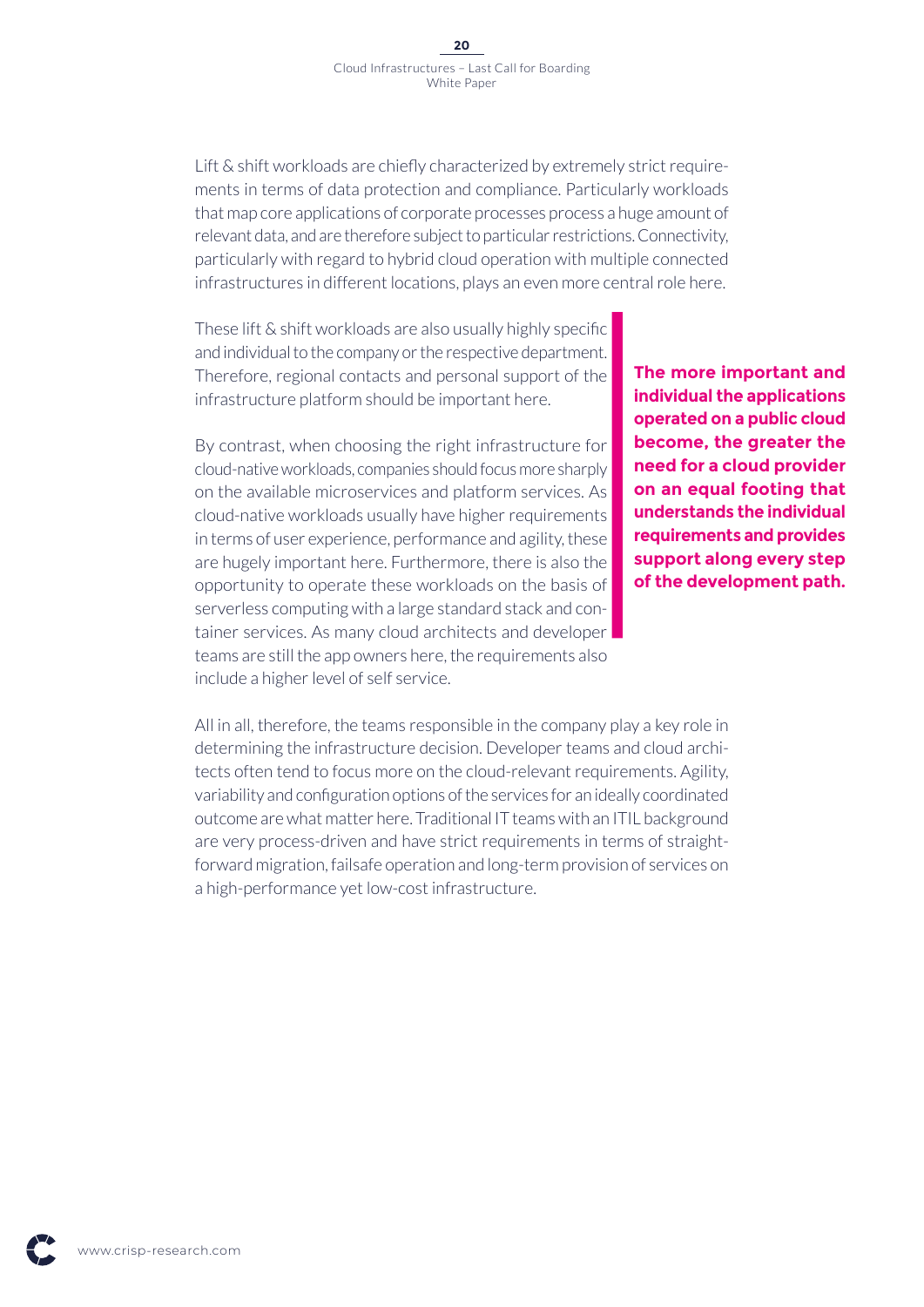

# Outlook and Recommendation for CIOs

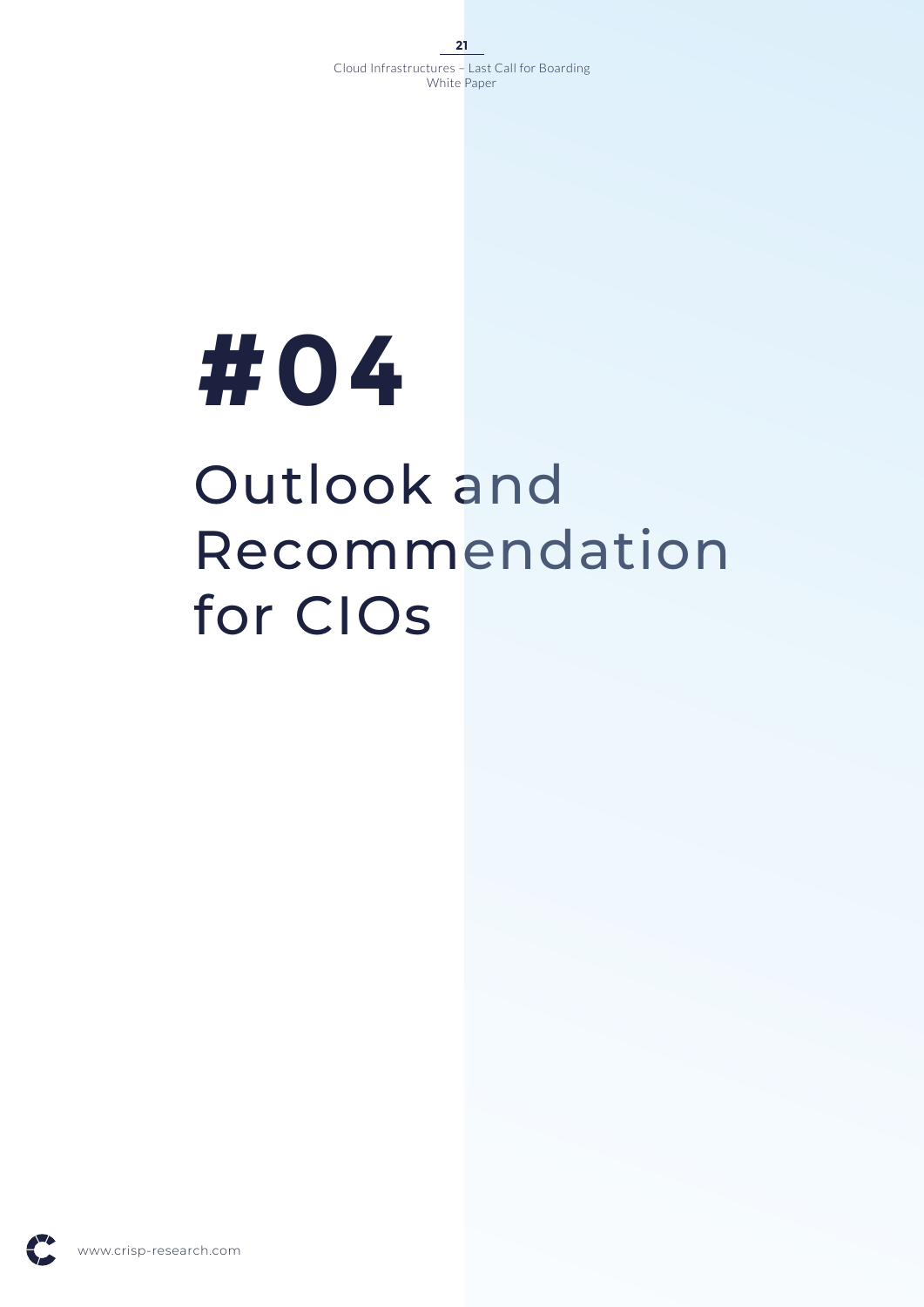Cloud computing has now reached the maturity stage for widespread use in companies. Technical advances and rapid innovation mean that the age of the new cloud generation may well be already under way. In the forthcoming age of container services, serverless computing and machine learning, cloud

computing will be taken for granted. However, many companies still have lots of basic questions here. Companies face new challenges within the cloud universe, especially regarding the new cloud generation, which is mainly characterized by hybrid- and multi-cloud solutions. Where on-premise systems were predominantly used in recent years, a cloud mix is now more present than ever, and will become increasingly prominent in the years ahead. In this way, high-performance requirements and workloads can be covered with hybrid- and multi-cloud solutions now and in the future.

**Entry into the cloud does not have to be complex. With the cloud basics of compute, storage and network with high quality standards, companies can make targeted use of key advantages for their IT infrastructure.**

The following recommendations are intended to help

company decision-makers and digitalization managers to take the next steps in their cloud strategy:

- **• Choice of cloud provider & architecture concept:** Before CEOs and CIOs start to restructure the IT landscape, suitable cloud providers should be evaluated and identified. Particularly in view of the architecture concepts of multi-cloud approaches, it is important to choose the right providers in order to ensure an expanded range of services and the optimum operating basis for the future cloud workloads.
- **• Using cloud basics:** Many companies often have great respect for the complexity of the cloud. Yet it does not always have to be a complex container or microservices scenario at the outset. With the basic components of the cloud and the flexible procurement of compute, storage and network as purebred IaaS, many companies can already reap considerable benefits in terms of performance, scalability and management.

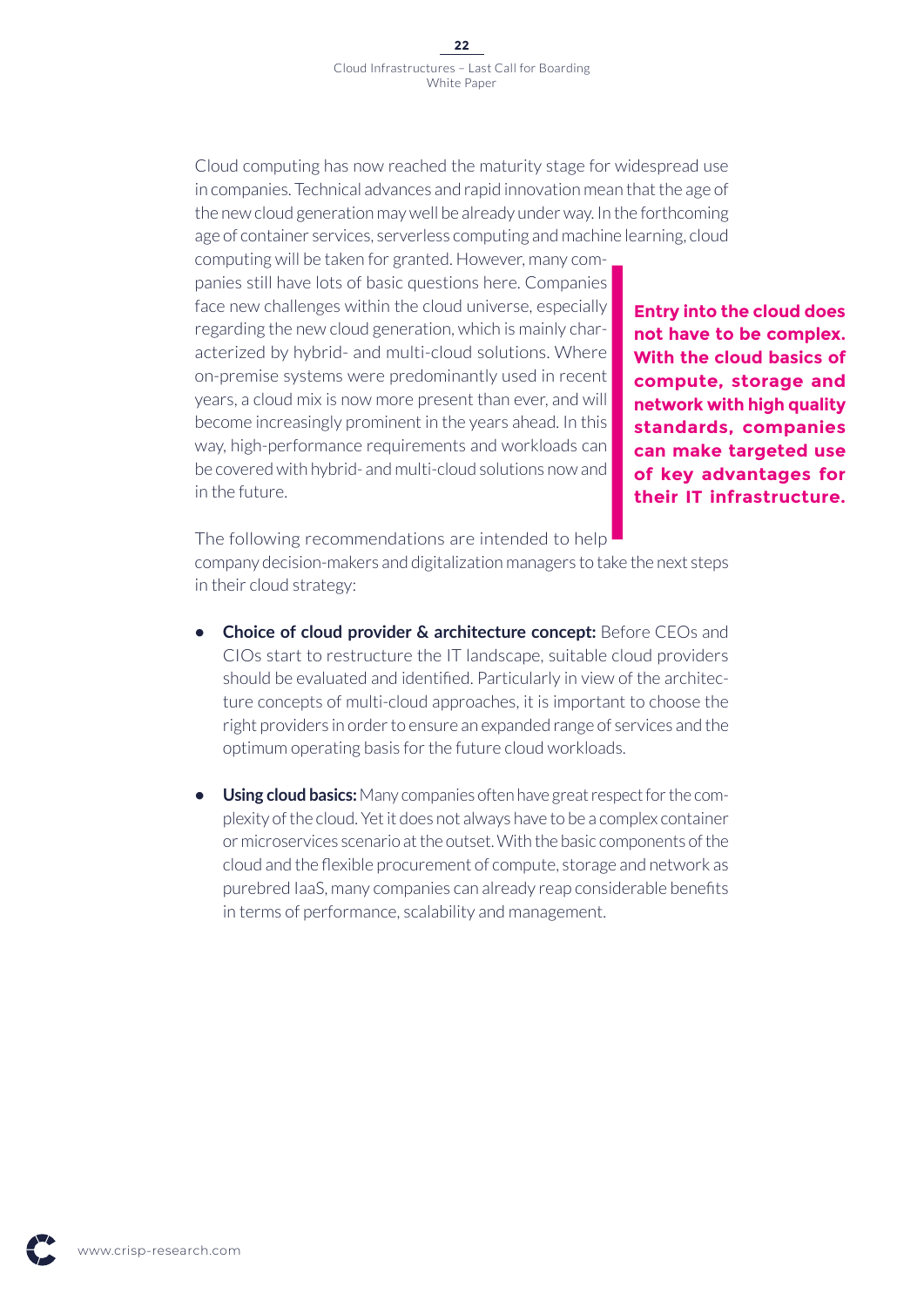- **• Cloud price/performance ratio as a crucial evaluation criterion:** Performance does not always have to be expensive. For users, a high price does not necessarily mean the best range of services. Instead, numerous features and additional solutions make some infrastructures more expensive than they need to be. Consequently, the search for top value for money can also yield surprising results. For instance, price/performance analyses show that when comparing on-demand prices and latency times as performance indicators, the least expensive providers can also deliver good performance.
- **• Cloud evolution path What is needed for (multi)-cloud operations?:**  Central orchestration and uniform management of the numerous cloud solutions in the company is becoming a core challenge. For companies, seamless management, ease of integration and a straightforward overview are the long-term keys to successfully using different cloud variants for different workloads in line with requirements.
- **• Hyperscaler certifications & data protection:** The presence of the major US cloud providers is constantly growing, partly on the basis of local sites. Yet companies should pay close attention to data-protection requirements. Even with compliance with the latest standards (GDPR) and numerous certifications, there are still gaps at US providers in particular due to the Cloud Act. A look at the certifications and potential loopholes, ideally in conjunction with an experienced service provider, can additionally prevent misunderstandings and provide transparency on data protection.

.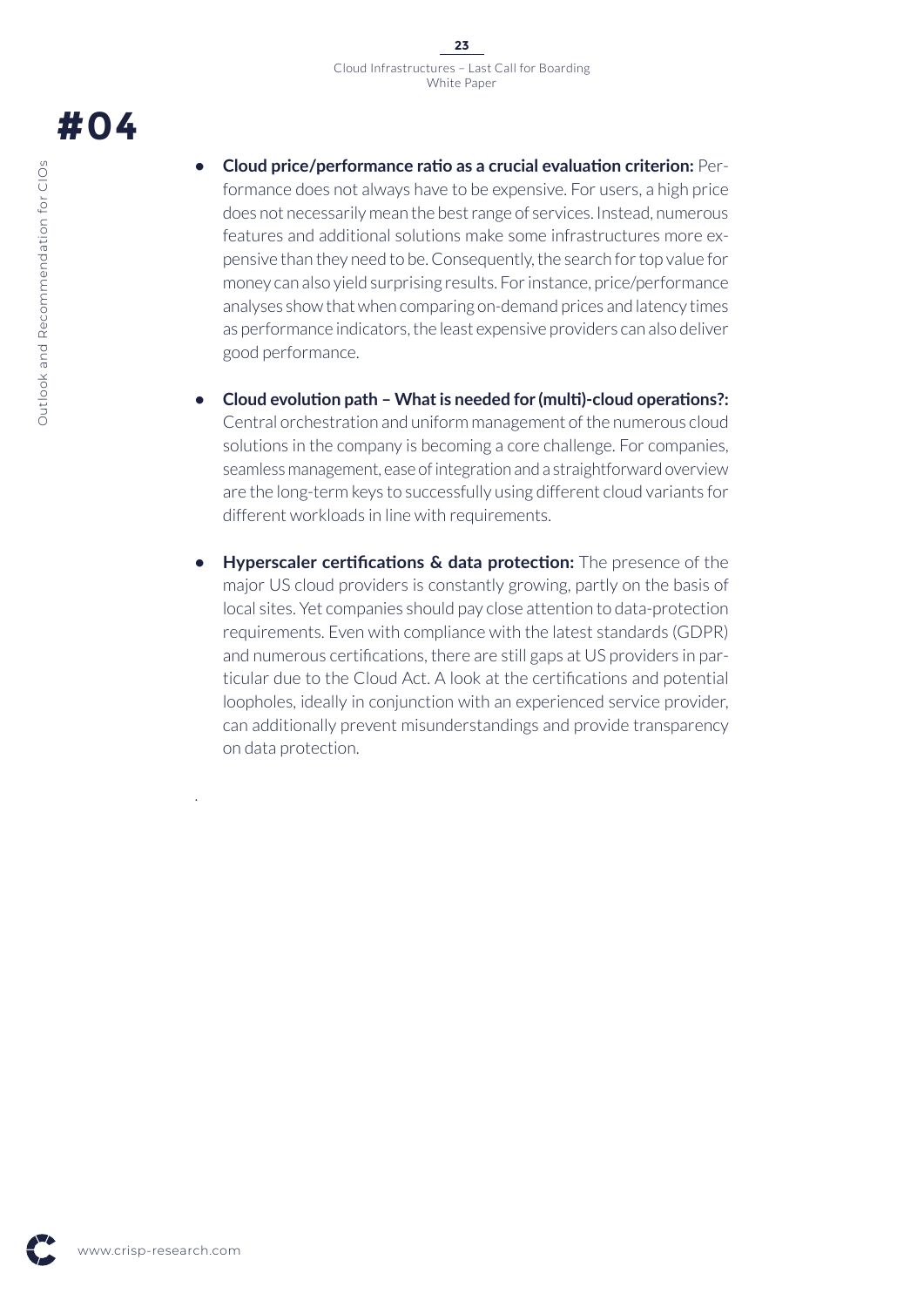## About 1&1 IONOS/

With more than eight million customer contracts, 1&1 IONOS is the leading European provider of cloud infrastructure, cloud services, and hosting services. From VPS and bare-metal servers all the way to high-end IaaS solutions: 1&1 IONOS offers SMEs and large companies all the products they need to set up their hybrid or multi-cloud environment and is the only IaaS cloud computing provider that has its own code stack in Germany. 1&1 IONOS operates one of the world's largest and highest-quality IT infrastructures with over 90,000 servers. In the Cloud Vendor Universe from Crisp Research, 1&1 IONOS has repeatedly been named one of the leading providers of cloud platforms.

The Enterprise Cloud by 1&1 IONOS is the "Cloud – Made in Germany" with a data protection-compliant IaaS platform developed in-house for companies, system vendors/integrators, and managed service providers. It is flexibly scalable and provides free 24/7 support by qualified system administrators. During operation, the capacity of all components can be adapted to current requirements through live vertical upscaling.

1&1 IONOS was established in 2018 after the merger of 1&1 Internet and Berlin-based IaaS provider ProfitBricks and is part of the listed United Internet AG.

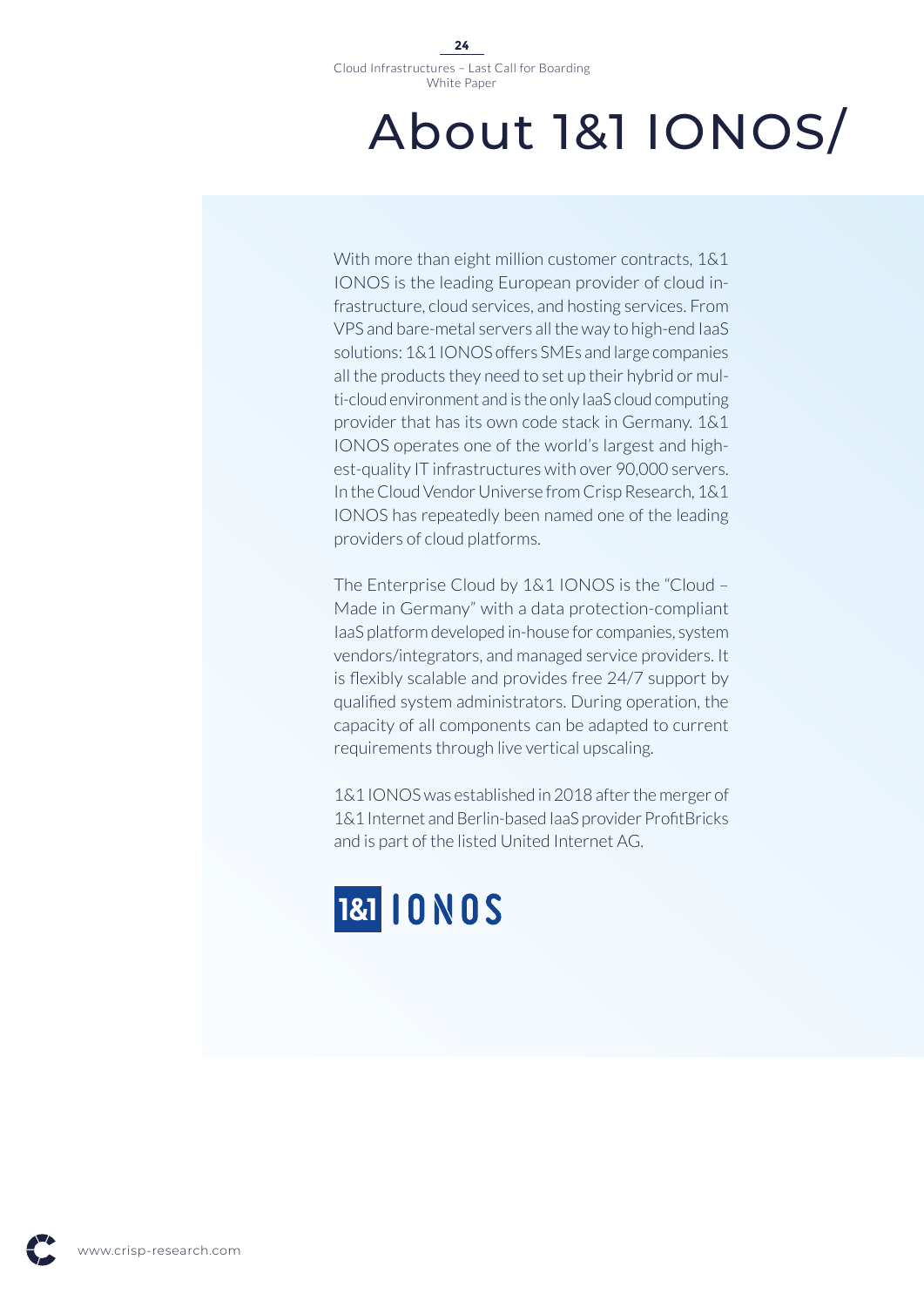## About Crisp Research/

Crisp Research AG is an independent IT research and consultancy firm. With a team of experienced analysts, consultants and software developers, Crisp Research assesses current and future technology and market trends. Crisp Research helps companies with the digital transformation of their IT and business processes.

The analyses and commentaries of Crisp Research are published and discussed in a host of business and IT journals and on social-media platforms. As contributing editors at leading IT publications (Computerwoche, CIO, Silicon, etc.), committed BITKOM members and sought-after keynote speakers, Crisp Research's analysts actively contribute to debates surrounding new technologies, standards and market trends and are influential figures in the industry.

Crisp Research was established in 2013 by Steve Janata and Dr. Carlo Velten, and focuses its research and consulting on emerging technologies such as cloud computing, analytics and digital marketing and their strategic and operational implications for CIOs and business decision-makers at companies.



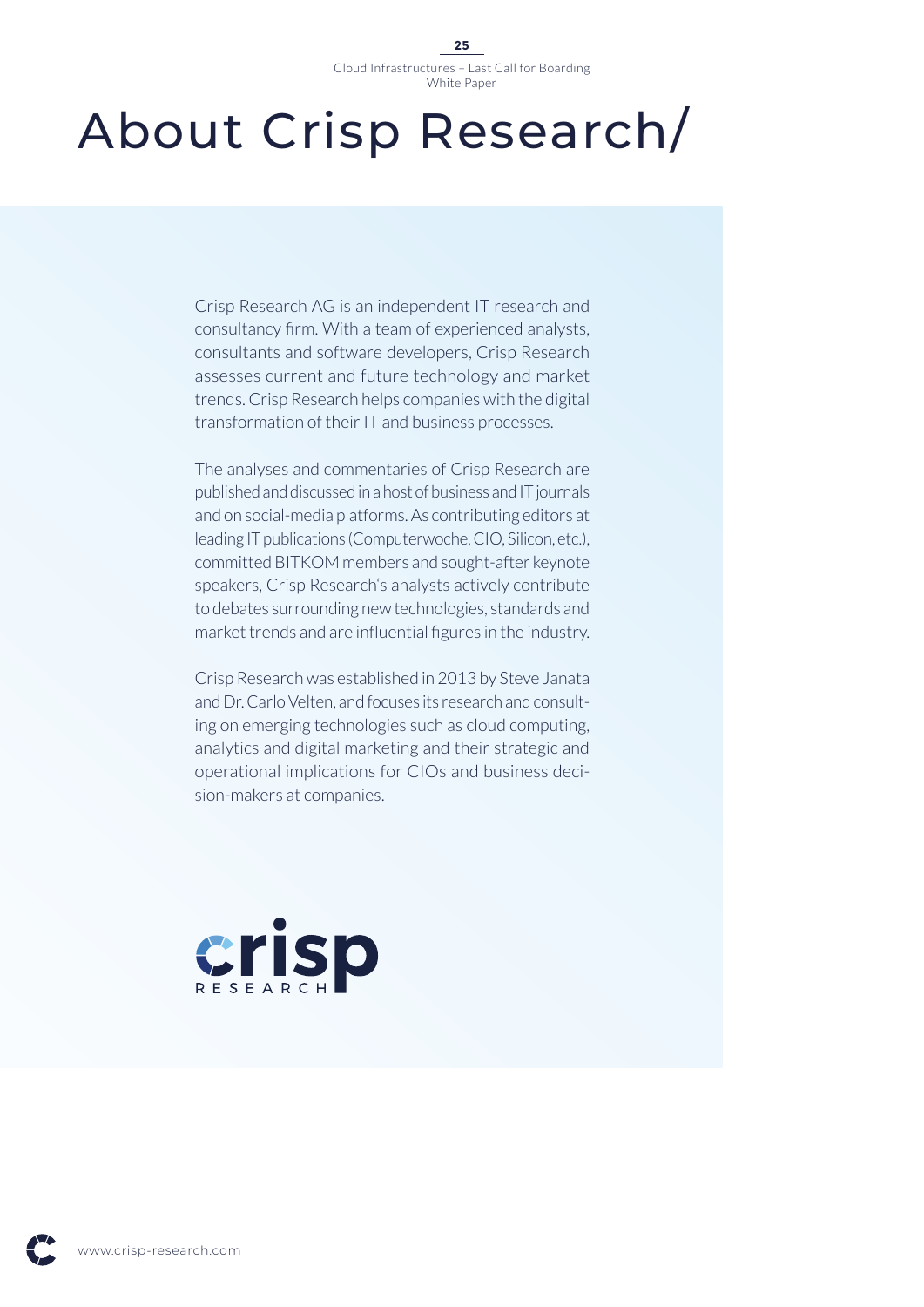## About the Authors/



**max.hille@crisp-research.com**

### **Maximilian Hille** Senior Analyst & Mobile Practice Lead

Maximilian Hille is Senior Analyst and Practice Lead for Mobility, Collaboration and User Experience at the research and consultancy firm Crisp Research AG. He is responsible for market-research and consulting initiatives, particularly in the fields of digital workplace and mobile business. Previously, he was Research Manager in the Cloud Computing & Innovation Practice of Experton Group AG. His main areas of expertise are digital workplace design, digital business models, unified user experience, mobile back-end & development platforms, mobile management & security, mobile web experience, mobile technologies, mixed reality, chatbots, digital voice assistants and collaboration. Maximilian Hille was a jury member at the Global Mobile Awards in 2016, 2017 and 2018.



**jan.mentel@crisp-research.com**

### **Jan Mentel** Analyst

Jan Mentel works as an analyst at the IT research and consulting firm Crisp Research. He specializes in cloud computing, mobility solutions and the Internet of Things, with a particular focus on data protection, compliance and the implications of the EU General Data Protection Regulation. In addition, he helps with background and consultancy work in the context of research and individual customer projects. Jan Mentel studied commercial law at the University of Kassel.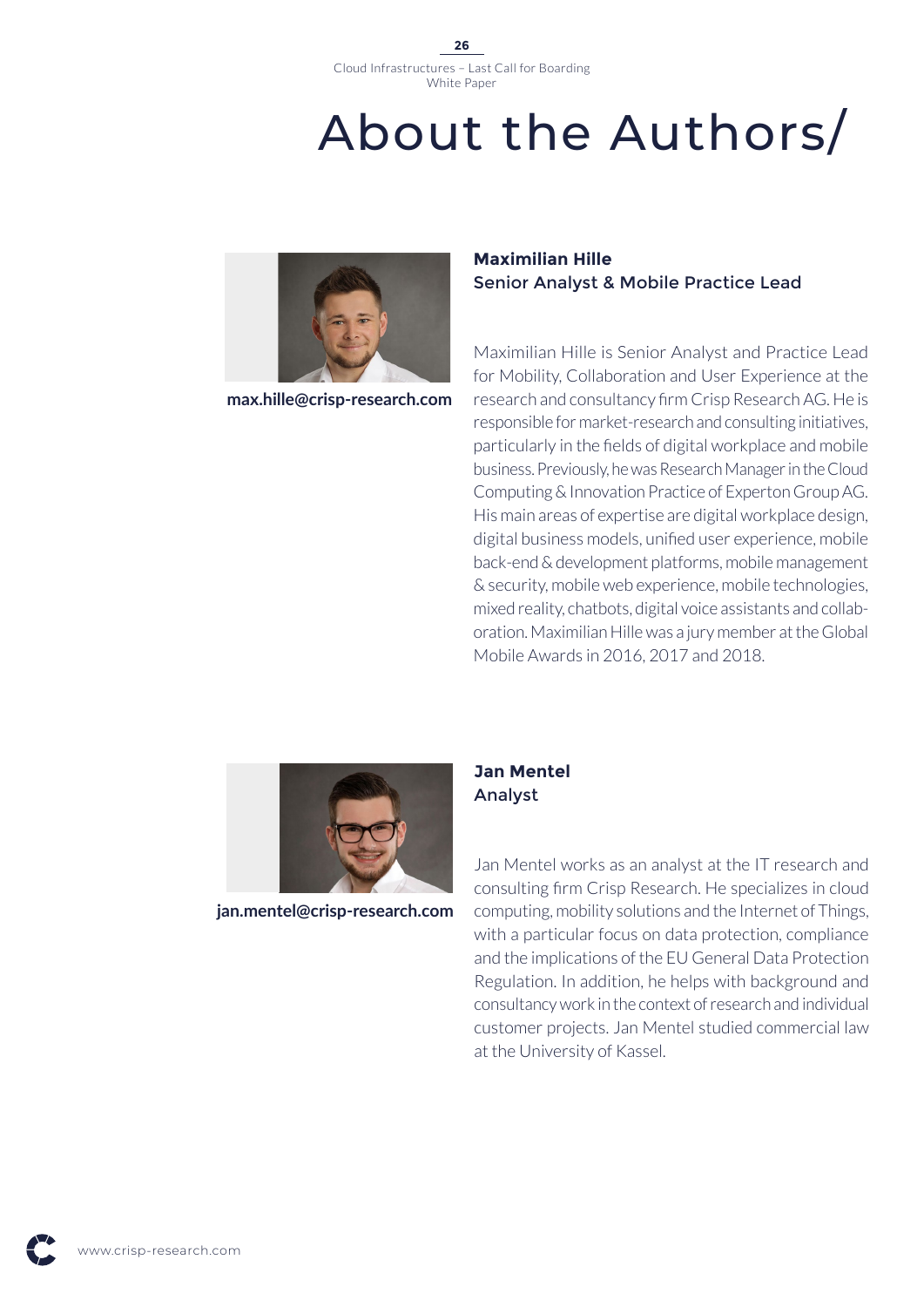## Contact/

### **Crisp Research AG Weissenburgstrasse 10 D-34117 Kassel**

Tel. +49-561-2207 4080 Fax +49-561-2207 4081 info@crisp-research.com

http://www.crisp-research.com/ https://twitter.com/crisp\_research

### **1&1 IONOS Cloud GmbH Greifswalder Str. 207 10405 Berlin**

Tel +49-30-257700-850 Fax +49-30-57700-598 enterprise-cloud@ionos.com

https://www.ionos.com/ https://twitter.com/ionosCLOUD\_IAAS



# Copyright/

Crisp Research AG reserves all rights to these contents. The data and information remain the property of Crisp Research AG.

Duplication (even in excerpts) only with the written permission of Crisp Research AG.

#### **Design, layout & infographics:**

liad - Julia Reuter advertising design kontakt@liad-design.com www.liad-design.com